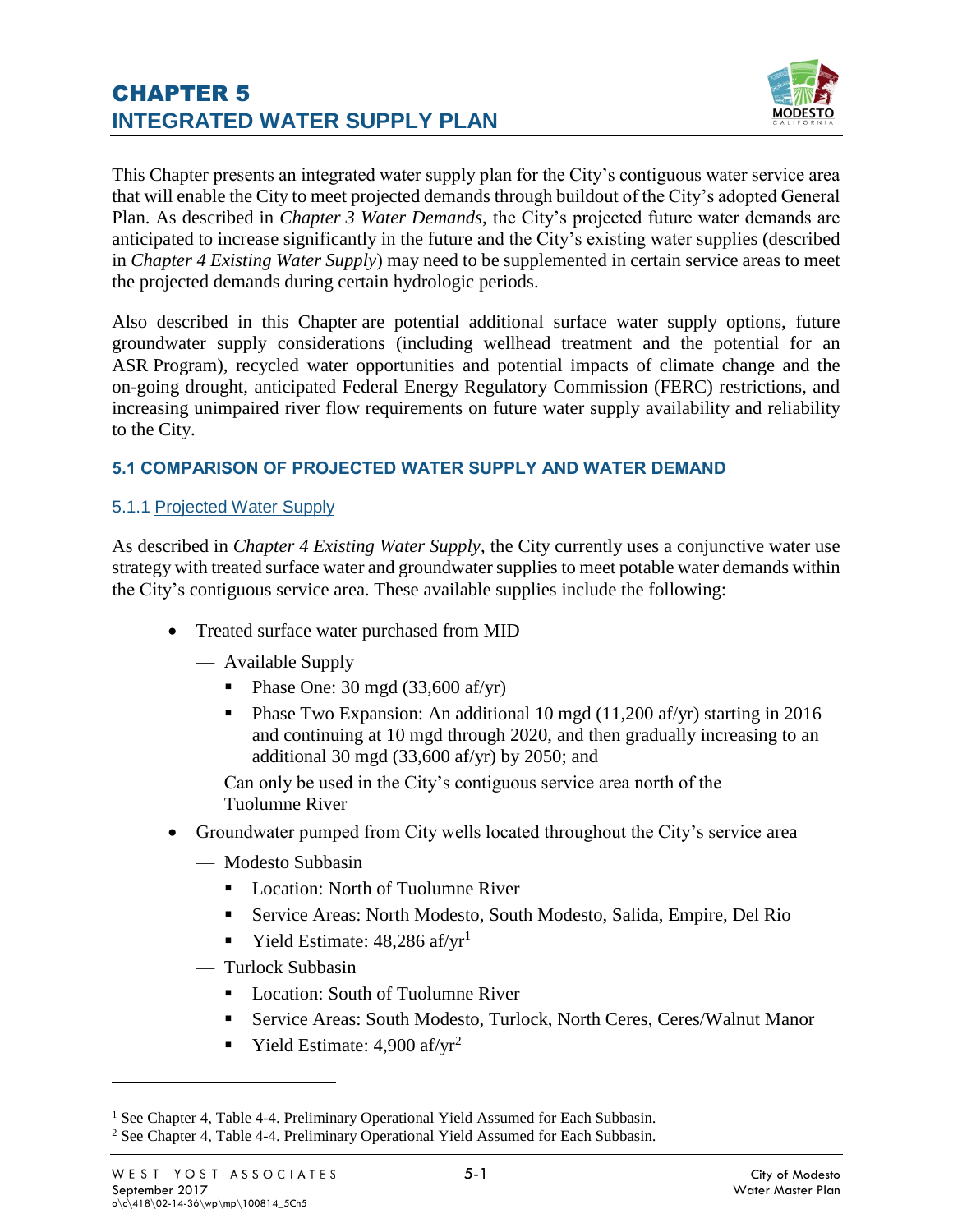

- Delta-Mendota Subbasin
	- Location: West of San Joaquin River
	- Service Area: Grayson
	- **•** Yield Estimate:  $314 \text{ af/yr}^3$

#### 5.1.2 Projected Water Demand

Projected water demands for the City's water service areas are presented in *Chapter 3 Water Demands*. The projected demand for the City's contiguous service area was projected to increase to about 89 mgd (100,000 af/yr) by 2050, which includes a projected demand of about 82 mgd (92,300 af/yr) in North Modesto and a projected demand of about 7 mgd (7,700 af/yr) in South Modesto.

#### 5.1.3 Projected Water Supply vs. Demand in Normal and Wet Years

Historical and projected water supplies and demands for the City's contiguous service area (including North Modesto, Salida, Empire and South Modesto) through 2050 are shown on [5-1](#page--1-0) for normal/wet year supply and demand conditions (assumes an allotment of MID supplied surface water of 40 mgd from 2016 to 2020, then increasing to 60 mgd by  $2050)^4$ . As shown, the City's available treated surface water supplies from the MID MRWTP Phase One and Phase Two Expansion, together with groundwater supplies pumped from the Modesto and Turlock Subbasins, are sufficient to meet the projected demands within the City's contiguous service area through 2050. Under these assumptions, surplus groundwater supplies range from almost 40,000 af/yr in 2016 to about 15,000 af/yr in 2050.

However, as described in *Chapter 4 Existing Water Supply* and summarized above, the treated surface water supplies purchased from MID can only be used within the City's contiguous service area north of the Tuolumne River (not in South Modesto), so it is important to distinctly evaluate and understand the projected available supplies and projected demands for both North Modesto and South Modesto, separately.

Supplies available for use in North Modesto (including the treated surface water supplies purchased from MID and groundwater pumped from the Modesto Subbasin) are shown on [Figure](#page--1-0)  [5-2](#page--1-0) along with the projected demand in North Modesto. As shown, with the available surface water supplies and groundwater supplies pumped from the Modesto Subbasin, the North Modesto supplies are sufficient to meet the projected North Modesto demands through 2050. In addition, [Figure 5-2](#page--1-0) shows that there are surplus groundwater supplies available in North Modesto, ranging from almost 40,000 af/yr in 2016 to almost 19,000 af/yr in 2050. These surplus groundwater supplies are available for transfer and use in South Modesto.

Supplies available for use in South Modesto (including groundwater pumped from the Turlock Subbasin and groundwater transferred from North Modesto) are shown on [Figure 5-3.](#page--1-0) As shown, the quantity of groundwater required to be transferred from North Modesto to South Modesto

<sup>3</sup> See Chapter 4, Table 4-4. Preliminary Operational Yield Assumed for Each Subbasin.

<sup>4</sup> Demand projections are described in *Chapter 3 Water Demands*.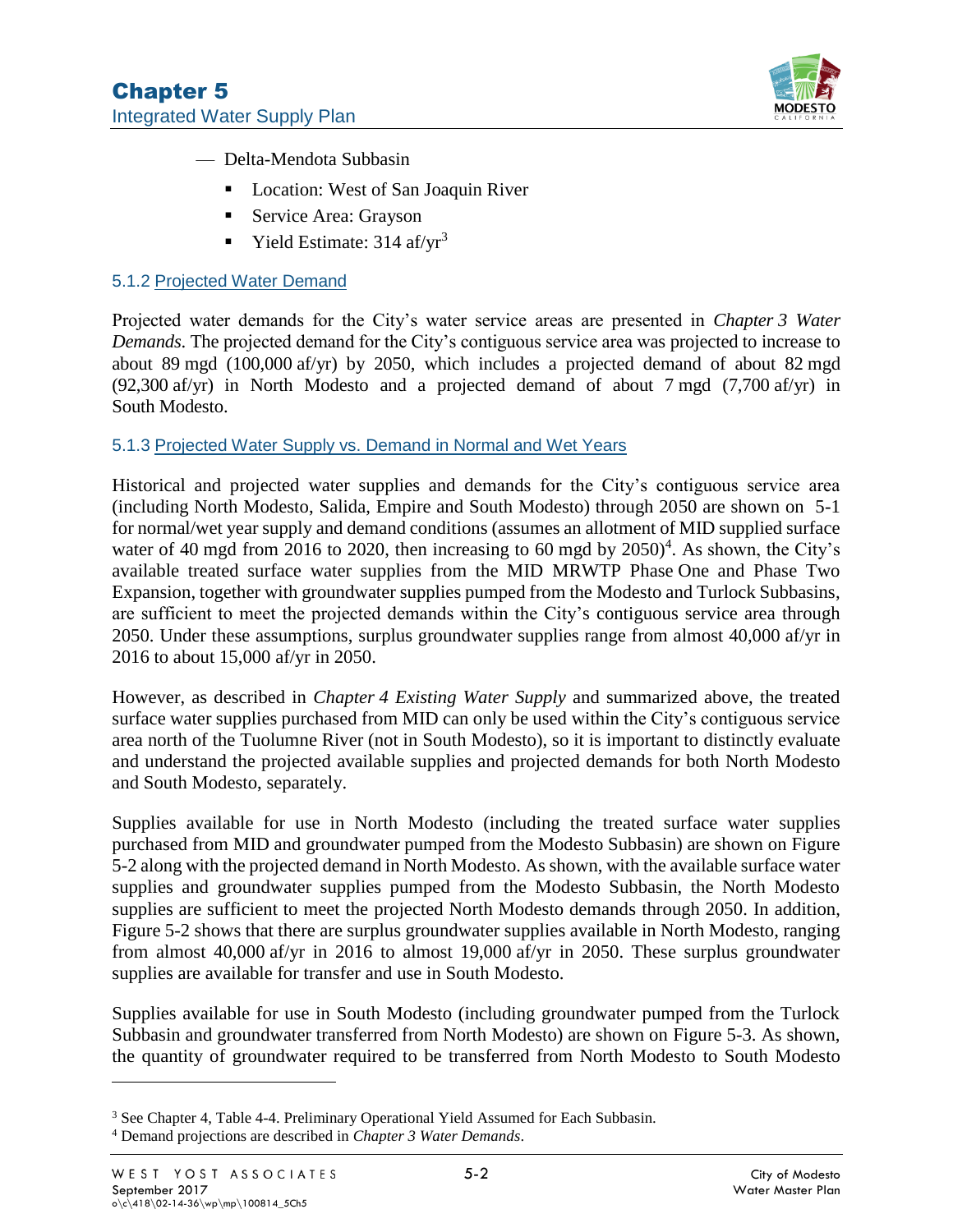

ranges from 12 af/yr in 2016 to about 3,600 af/yr in 2050. With the transferred groundwater from North Modesto, the South Modesto supplies are sufficient to meet the projected South Modesto demands through 2050. The transferred groundwater quantities are well within the quantities of surplus groundwater supplies available in North Modesto (see [Figure 5-2\)](#page--1-0), indicating that sufficient supplies are available to meet both the North Modesto and South Modesto demands through 2050 for normal/wet year supply and demand conditions (and adhering to the terms of the ARTDA).

This finding of sufficient water supplies for both North Modesto and South Modesto served as a key consideration for the City's November 2015 decision to not participate in the Stanislaus Regional Water Authority's Proposed Regional Surface Water Supply Project which would have provided the City with new treated surface water supplies for use in South Modesto (see additional discussion in Section 5.2.1 below).

## 5.1.4 Projected Water Supply vs. Demand in Dry Years

As described in Section 5.1.3, under normal/wet year supply conditions it is assumed that the City will receive an allotment of MID supplied surface water of 40 mgd from 2016 to 2020, then increasing to 60 mgd by 2050. As described in Chapter 4, the ARTDA between MID and the City includes a formula to reduce deliveries to the City in drier than average years based on the number of inches of water per acre allocated to its agricultural customers. In 2014 and 2015, the available supply from MID was reduced significantly due to drought conditions. Surface water supply reductions in 2014 and 2015 were as follows:

- In 2014, the available supply was 24 inches of water per acre of the total 42-inch allocation (equivalent to a 43 percent reduction), resulting in a treated water supply delivery to the City of approximately 17.1 mgd (19,200 af) for the 2014/2015 water year (May 1, 2014 through April 30, 2015).
- In 2015, the available supply was 16 inches of water per acre of the total 42-inch allocation (equivalent to a 62 percent reduction), resulting in a treated water supply delivery to the City of approximately 11.4 mgd (12,800 af) for the 2015/16 water year (May 1, 2015 through April 30, 2016).

The ARTDA does provide the opportunity for the City to purchase additional water from MID (at a higher rate) or to trade groundwater for agricultural use for treated surface water to achieve the full entitlement during drought years if such supplemental supplies are available (this may or may not be on a 'one-for-one' basis). However, the City did not purchase additional surface water supplies in 2014 or 2015. Instead, the City chose to increase groundwater production and implement an aggressive water conservation program to help reduce demands to match available supplies. Initial planning work is underway to develop a Water Exchange Program between the City and MID where groundwater from non-potable City wells within a one-half mile radius of candidate MID laterals is pumped to those facilities in exchange for additional treated surface water delivered from MID through the MRWTP to the City.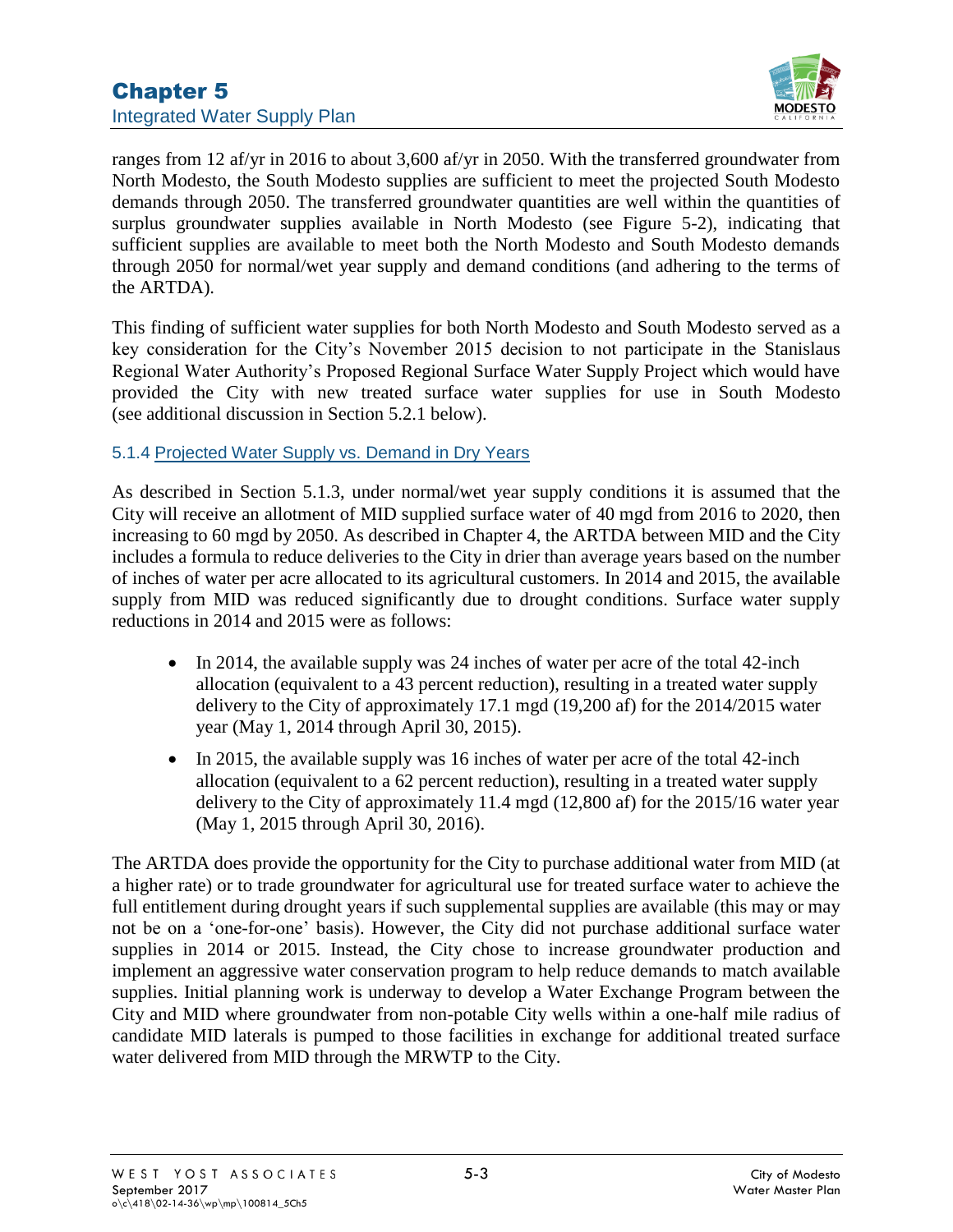

In 2014 and 2015 the City's water demands were significantly reduced as a result of water conservation. Water conservation measures included both voluntary actions implemented by the City's water customers and mandatory measures implemented by the City in response to the drought conditions and as mandated by the Governor's April 2015 Executive Order B-29-15 calling for a statewide reduction in urban water use of 25 percent (as compared to 2013). Each urban water supplier in California was assigned a conservation standard (a percent reduction as compared to 2013 water use) to achieve the statewide water conservation goal. The City's conservation standard was initially set at 36 percent, but was later revised to 33 percent in March 2016. From June 2015 to May 2016, the City achieved a cumulative savings of 29.8 percent (as compared to the same months in  $2013$ <sup>5</sup>. This is less than the conservation standard set for the City, but is still a very significant reduction in water demand. The success of these recent water conservation measures has shown that the City has the ability to reduce water demands if needed to respond to water supply shortages.

The City's increase in groundwater production in response to the recent shortage in treated surface water supplies is within the operational yield estimates for the Modesto and Turlock Subbasins, and is not anticipated to have any adverse effects on the underlying groundwater subbasins either through subsidence or diminished water resources.

In the future, if the City were to implement an ASR Program, the City may be able to seasonally inject surplus treated surface water supplies available in normal or wet years into the underlying groundwater subbasins and bank it for later extraction during dry years and/or use during peak seasonal demand periods. Such a program would provide the City with added supply reliability during dry years. Several other cities in California and across the country have implemented, or are in the process of implementing, ASR programs to inject and store wet year supplies for later extraction and use in dry years and/or seasonal demand peaking. A conceptual-level evaluation of the potential for an ASR program in the Modesto area has been performed in conjunction with this WMP and is described in Section 5.3.3 below. In addition, the City, in cooperation with the Stanislaus and Tuolumne Rivers Groundwater Basin Association, has recently completed a Modesto Groundwater Basin Characterization and Recharge Study which is described in Section 5.3.4 below.

### **5.2 POTENTIAL ADDITIONAL SURFACE WATER SUPPLY OPTIONS**

As described in Chapter 4, the City's surface water supply from MID is a key component of the City's water supply portfolio. As described below, the City has investigated additional surface water supply options which may be available in the future.

The following potential additional surface water supply options are described below:

- Stanislaus Regional Water Authority's Regional Surface Water Supply Project; and
- MRWTP Phase Three Expansion Project.

<sup>5</sup> May 2016 Supplier Conservation Compliance, SWRCB Water Conservation Portal, [\(http://www.waterboards.ca.gov/water\\_issues/programs/conservation\\_portal/docs/2016jul/suppliercompliance\\_070616.pdf\)](http://www.waterboards.ca.gov/water_issues/programs/conservation_portal/docs/2016jul/suppliercompliance_070616.pdf)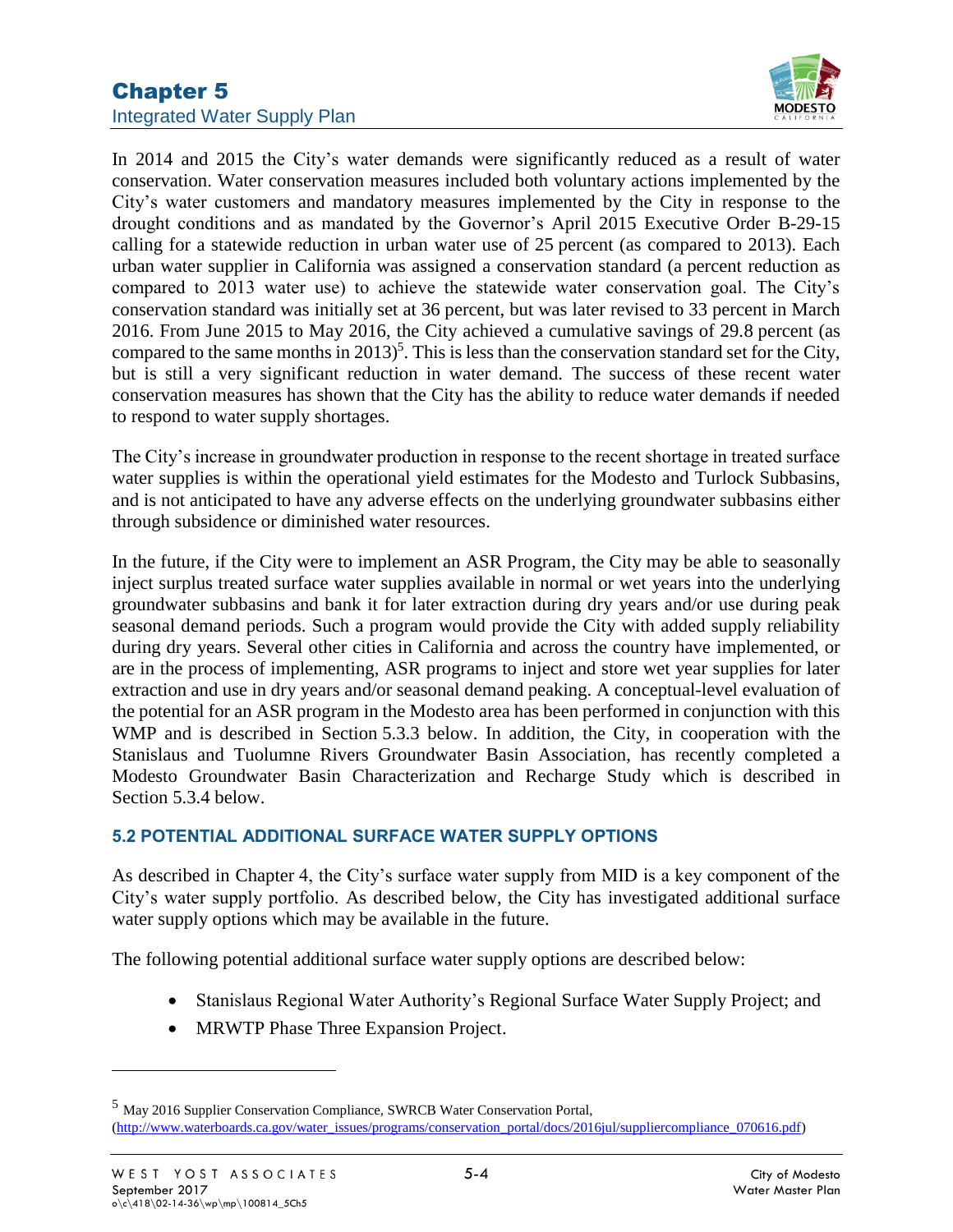

## 5.2.1 Stanislaus Regional Water Authority's Regional Surface Water Supply Project

Additional water supply is needed in most of the cities throughout the southern Stanislaus County area (south of the Tuolumne River and within the Turlock Groundwater Subbasin) because the local groundwater supply, which is typically the sole or primary source of water supply in these areas, is neither sufficient nor reliable (due to water quality issues) to meet existing and/or future demands. For the City of Modesto, it is expected that the reliable groundwater production capacity will remain the same or continue to decrease as the City's water wells are taken out of service due to increasingly stringent water quality regulations. Additionally, the cost for wellhead treatment (including residual by-product disposal and management) has increased significantly, and this cost is anticipated to continue increasing due to regulatory requirements.

The proposed Stanislaus Regional Water Authority (SRWA) Regional Surface Water Supply Project (RSWSP) is being developed to provide a long-term, reliable water source for existing customers and help meet future development needs by pumping water from the Tuolumne River (using TID's surface water rights), treating it to drinking water standards and then delivering it to the participating cities. The proposed water treatment plant, to be constructed in phases, would be located east of the City of Hughson.

The City of Modesto's interest and participation in the RSWSP was solely to provide an alternative and/or supplemental water supply source for its South Modesto service area. The South Modesto service area is the portion of the City that lies south of the Tuolumne River, outside of MID's service area and within the TID service area. As described in Chapter 4, the groundwater supply in the South Modesto service area has water quality issues that threaten the availability and reliability of water supplies for South Modesto.

In 2015, West Yost conducted a water supply and demand study for the City for the South Modesto service area to evaluate the City's need to participate in the RSWSP. The Study evaluated the City's two primary options for meeting the future water supply needs in South Modesto:

- Option 1: Continue participation in the proposed RSWSP; or
- Option 2: Do not continue participation in the proposed RSWSP and instead construct the infrastructure necessary to pump and transfer more groundwater from North Modesto to South Modesto.

The Study's findings showed that the City did not need water from the RSWSP to meet the buildout water demands of South Modesto. With the now completed MID MRWTP Phase Two Expansion, adequate surface water supplies are available in the North Modesto service area to allow for supplemental groundwater supplies to be pumped from North Modesto to the South Modesto service area, all within the terms of the ARTDA. This is demonstrated in [Figure 5-2](#page--1-0) and [Figure 5-3. Figure](#page--1-0)  [5-2](#page--1-0) shows that there is an adequate supply of groundwater available in the North Modesto service area to transfer to the South Modesto service area, and [Figure 5-3](#page--1-0) shows the future demands of South Modesto service area and how they will be met using groundwater supplies from the Turlock Subbasin together with groundwater transferred from North Modesto service area.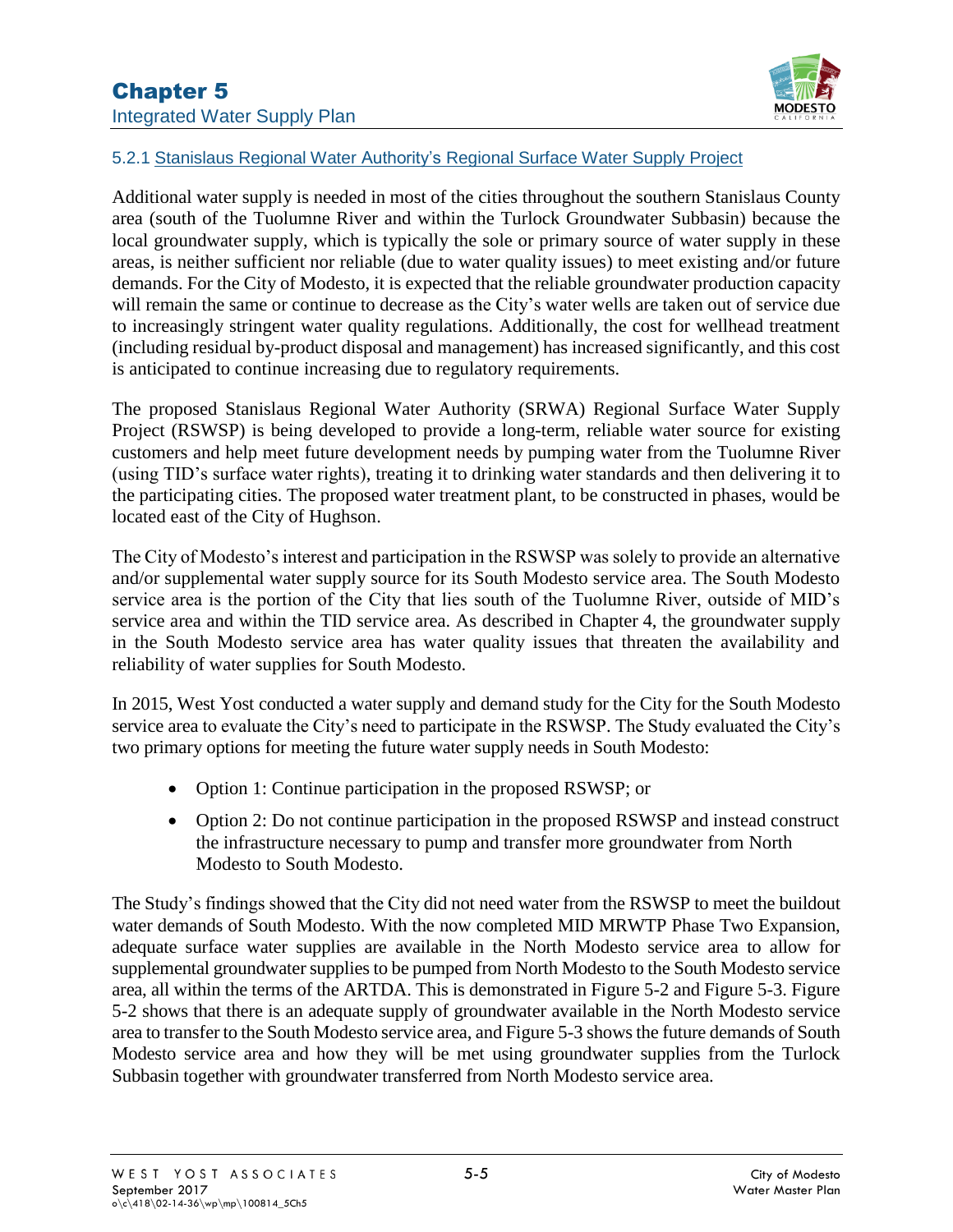

Furthermore, the estimated cost of the City's full participation in Phase One of the RSWSP is \$40 million and the cost to construct the associated downstream infrastructure required to properly distribute this new surface water into the City's existing South Modesto water system is an additional \$15 million, for a total cost of approximately \$55 million. This does not include any costs related to the City providing "offset water" to be delivered to TID as a condition of the SRWA Water Sales Agreement with TID. In comparison, the estimated cost to construct only the infrastructure necessary to pump and transfer additional groundwater from North Modesto to South Modesto is significantly less at \$20 million.

Based on these findings, in November 2015, the City decided to cease participation in the RSWSP and officially withdrew from the SRWA.

### 5.2.2 MRWTP Phase Three Expansion Project

A MRWTP Phase Three Expansion Project may be possible in the future if there is a sizeable future conversion of agricultural land to urban uses (requiring an accompanying change in water rights from agricultural to M&I uses), which would allow for a corresponding redistribution of MID's existing surface water rights. In addition, the City may also be able to purchase an additional surface water supply from another wholesale water agency (e.g., Oakdale Irrigation District). This additional surface water supply could then be treated at the MRWTP in conjunction with a future Phase Three Expansion for delivery to the City. However, at this time, this project is speculative, and the need for and timing of such an expansion has not been determined.

### **5.3 FUTURE GROUNDWATER SUPPLY CONSIDERATIONS**

As described in Chapter 4, the City's groundwater supply is, and will continue to be, a key component of the City's water supply portfolio. The following sections describe key future groundwater supply considerations, including:

- New wells and replacement of existing wells;
- Groundwater quality issues and the need for and feasibility of wellhead treatment systems; and
- The feasibility of implementing an ASR Program consisting of injecting, storing, and recovering treated surface water from the groundwater aquifer beneath the City.

#### 5.3.1 New Wells

Groundwater has been, and will continue to be, a critical part of the City's water supply portfolio. As described in *Chapter 9 Future Water System Evaluation*, in addition to maintaining the City's existing wells, a number of new wells will be needed in the future to help meet future projected demands within the City's service area. New wells should be planned in areas where new development is planned, primarily in the northern and western portions of the contiguous service area. Also, replacement wells should be constructed to replace older wells as needed, to maintain the City's groundwater pumping capacity.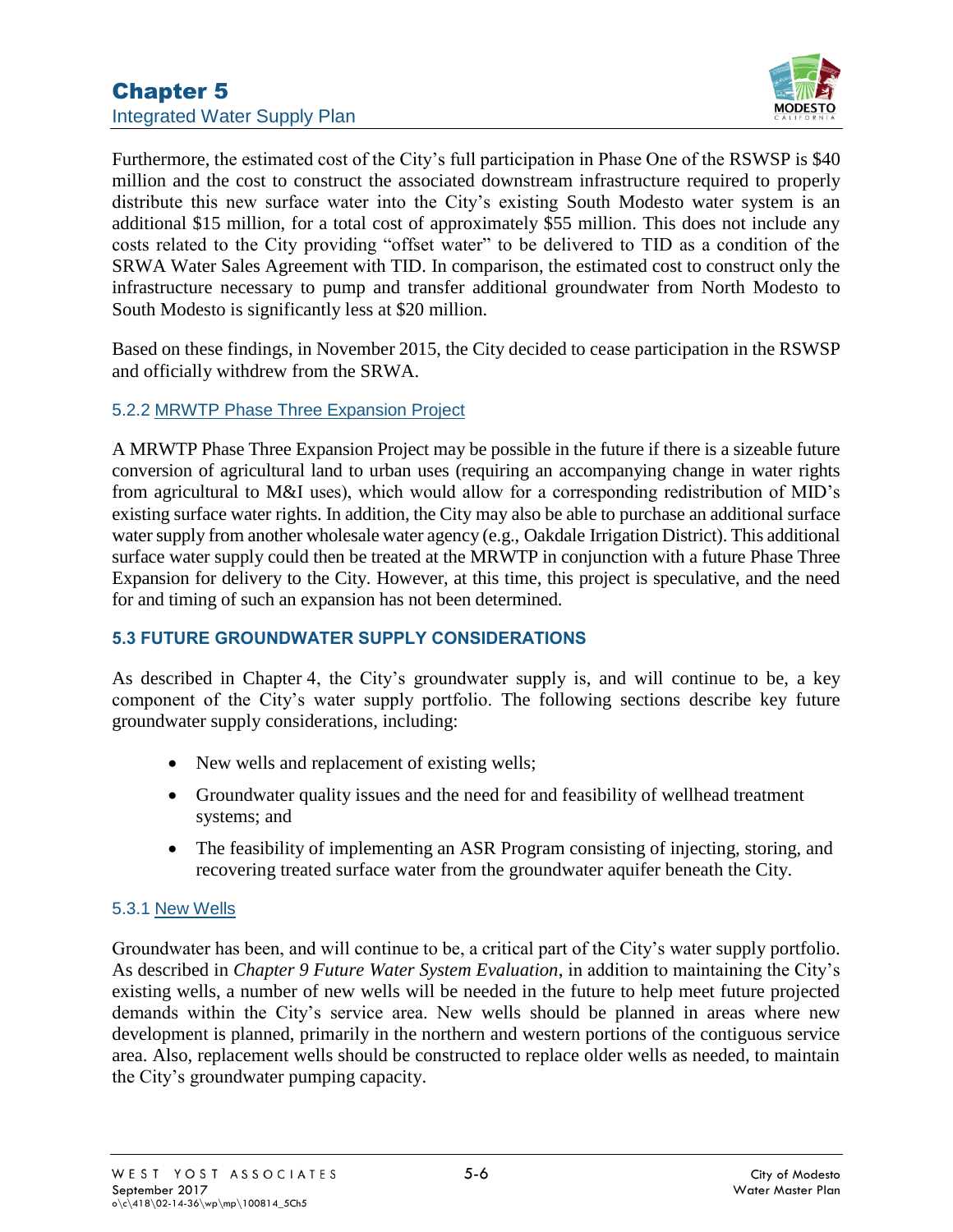

#### 5.3.2 Wellhead Treatment Evaluation

As described in *Chapter 4 Existing Water Supply*, the City has experienced some issues related to groundwater quality. As of October 2014, sixteen of the City's wells had been removed from service due to Title 22 MCL exceedances for nitrate, uranium, arsenic and perchloroethylene (PCE). These included thirteen wells in the North Modesto service area, two wells in the South Modesto service area, and one well in the Turlock service area. In addition, five of the South Modesto wells are blending wells that produce water of potable quality, but do not meet all Secondary MCL criteria for aesthetics<sup>6</sup>.

It is important to maintain the City's existing well capacity, and return to service wells that are currently out of service. Therefore, in conjunction with this WMP, West Yost conducted a wellhead treatment evaluation to evaluate the range of wellhead treatment options available for removal of several specific contaminants of concern (including hexavalent chromium, nitrate, manganese, strontium and uranium) and recommend which processes would best suit wellhead treatment applications at the City's wells. A copy of the evaluation is provided in Appendix H.

The best technology for wellhead treatment depends upon both the target contaminant and the ambient water quality of the well water. The technologies considered included the following:

- Ion Exchange (IX)
- Reduction/Coagulation/Filtration (R/C/F)
- Sorptive Processes
- Biological Treatment
- Reverse Osmosis (RO)
- Nanofiltration (NF)
- Electrodialysis Reversal (EDR)
- Lime Softening

A series of recommended treatment approaches were developed based on the published literature, conversations with vendors, and the available water quality data. Some contaminants had different recommendations based upon the feed water quality. These conclusions are summarized in [Table](#page--1-0)  [5-1.](#page--1-0)

<sup>6</sup> Water from these blending wells is pumped into storage tanks and blended with water of better water quality so the water quality of these blended supplies meets all applicable SWRCB DDW Primary and Secondary MCL requirements.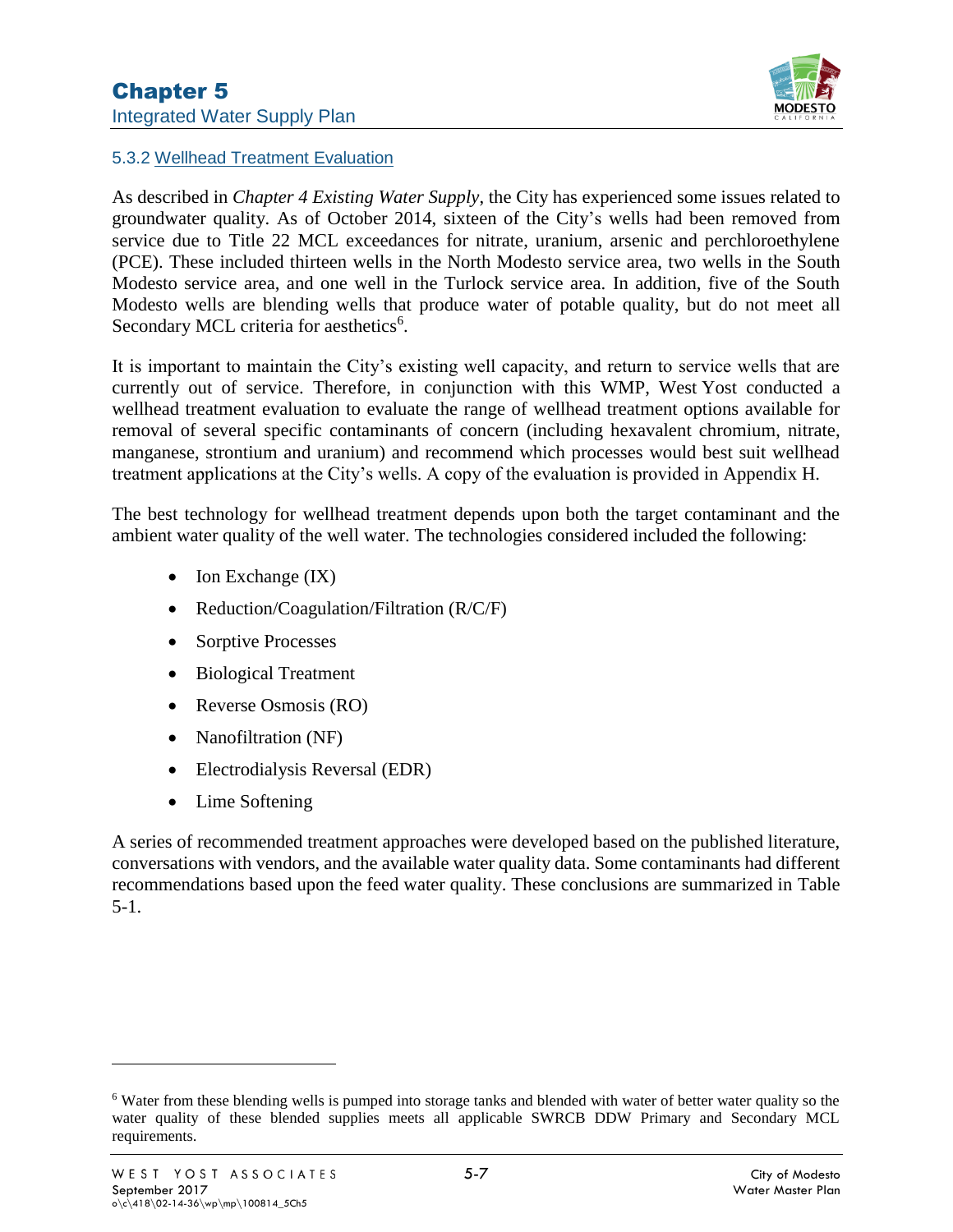

| Table 5-1. Summary of Wellhead Treatment Recommendations by Contaminant Type <sup>(a)</sup>                                                |                                                                  |                                                                                                                                                                            |                                                                                                                                                                                       |  |  |
|--------------------------------------------------------------------------------------------------------------------------------------------|------------------------------------------------------------------|----------------------------------------------------------------------------------------------------------------------------------------------------------------------------|---------------------------------------------------------------------------------------------------------------------------------------------------------------------------------------|--|--|
| Contaminant                                                                                                                                | Recommended<br>Process(es)                                       | Rationale                                                                                                                                                                  | <b>Additional Notes</b>                                                                                                                                                               |  |  |
| Hexavalent<br>Chromium<br>(with low nitrate)                                                                                               | Strong-base anion<br>(SBA) exchange                              | Advances in brine<br>minimization have greatly<br>reduced waste management<br>costs for at least one<br>technology                                                         | If SBA or biological<br>treatment cannot be used<br>alone, biofiltration followed<br>by SBA may be warranted<br>to minimize expensive ion<br>exchange brine disposal<br>requirements. |  |  |
| Hexavalent<br>Chromium<br>(with high nitrate)                                                                                              | Biological<br>treatment (if<br>proven), anion<br>exchange if not | Biological treatment is proven<br>at bench-scale, pilot testing in<br>progress                                                                                             |                                                                                                                                                                                       |  |  |
| Manganese                                                                                                                                  | Greensand<br>filtration                                          | Simple to operate, low-cost<br>alternative                                                                                                                                 | Permanganate is a more<br>effective oxidant but use of<br>free chlorine may be simpler<br>as it can also serve as a<br>disinfectant residual<br>post-treatment.                       |  |  |
| <b>Nitrate</b>                                                                                                                             | <b>Biological filtration</b>                                     | Lowest-cost, simple<br>operation, eco-friendly                                                                                                                             | A comparatively new<br>technology but conditionally<br>approved by DDW and does<br>not produce a brine waste.                                                                         |  |  |
| Uranium                                                                                                                                    | Anion exchange<br>with off-site<br>regeneration                  | Long operating life if the<br>nitrate concentration is low,<br>no technically enhanced<br>naturally occurring radioactive<br>material (TENORM) waste<br>production on-site | If nitrate is relatively high<br>(so violation of the MCL is<br>likely at breakthrough),<br>pretreatment with<br>biofiltration should be<br>considered.                               |  |  |
| Strontium                                                                                                                                  | Cation exchange<br>and/or lime<br>softening                      | Both proven efficacious                                                                                                                                                    | Dataset is limited. Cations<br>like calcium can be a big<br>problem for strontium<br>removal with ion exchange<br>so pretreatment may be<br>warranted.                                |  |  |
| Refer to the November 2017 Wellhead Treatment Evaluation Technical Memorandum included in Appendix H for<br>(a)<br>additional information. |                                                                  |                                                                                                                                                                            |                                                                                                                                                                                       |  |  |

Additional contaminants of concern in groundwater include arsenic and 1,2,3-trichloropropane (TCP). Each of these is described further below.

Arsenic is ubiquitous in nature and is commonly found in groundwater sources in California. California's revised arsenic MCL of 0.010 mg/L (equivalent to 10 micrograms per liter, μg/L) became effective on November 28, 2008. A 10-μg/L [federal MCL for arsenic](https://www.epa.gov/dwreginfo/) has been in effect since January 2006. Previous California and federal MCLs for arsenic were 50 μg/L. Arsenic remediation is typically expensive because large volumes of groundwater must be treated. Best Available Technologies for the removal of arsenic include ion exchange, activated alumina, reverse osmosis, enhanced lime softening, enhanced coagulation/filtration, alternative adsorption media, coagulation-assisted microfiltration and point-of-use (POU) treatment.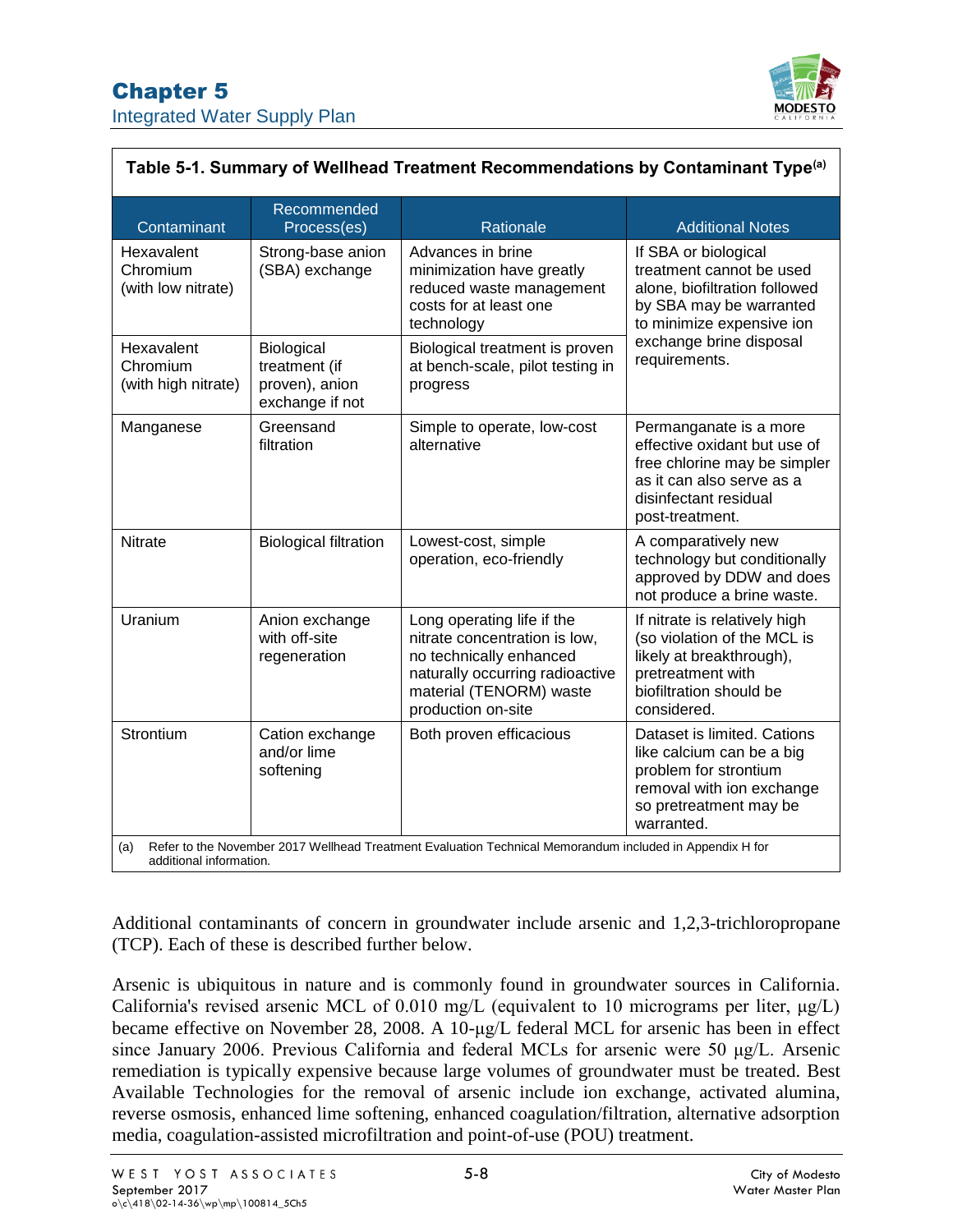

1,2,3-TCP is a chlorinated hydrocarbon with high chemical stability. It is a man-made chemical that does not occur naturally, but is found at industrial or hazardous waste sites. It has been used as a cleaning and degreasing solvent and also is associated with pesticide products. Currently, there is no federal MCL for 1,2,3-TCP. The State has established a Public Health Goal of 0.0007 μg/L (or 0.7 parts per trillion), and the DDW has indicated that the MCL will likely be set at 0.005 μg/L. Over the last several years, the DDW has received input from affected water systems expressing concerns about the lack of a drinking water standard for 1,2,3-TCP. Local community groups and environmental justice groups have requested that the SWRCB set as one of its highest priorities the development of an MCL for 1,2,3-TCP. A presentation before the SWRCB on the status of the 1,2,3-TCP MCL is planned for early 2017. The most common wellhead treatment technology for removal of TCP is granular activated carbon (GAC). It is likely that the State will designate GAC as the Best Available Technology.

As the City moves forward with treatment at one or more of its well sites, site-specific details like water quality, available footprint, and access to waste disposal options may shift the preferred technology choice. Also, as technologies develop, new (and/or better proven) options may become available that warrant serious consideration.

## 5.3.3 Conceptual-Level Evaluation of Aquifer Storage and Recovery

Pueblo Water Resources (Pueblo) has conducted a conceptual-level evaluation for ASR within the groundwater basin underlying the City's contiguous water service area. The focus of this evaluation was to review existing data on the City's wells and groundwater basin hydrogeologic and geochemical characteristics to determine the conceptual feasibility of injecting, storing, and recovering treated surface water within the groundwater aquifer(s) beneath the City. The results of the evaluation provide input to the City regarding 'if' and 'how' to advance an ASR project in the City. Pueblo's evaluation is provided in Appendix I and is summarized below.

### 5.3.3.1 ASR Overview

ASR is a form of managed aquifer recharge that involves the seasonal banking of water in an aquifer during times when excess water is available (typically winter and spring), and subsequent recovery of the water from the aquifer when needed (typically fall and summer, and/or during drought periods). ASR can utilize dual-purpose or dedicated injection/recovery wells for the injection of treated, potable water for storage, and the subsequent recovery of this previously stored water by pumping. The advantage of ASR technology is that it allows recharge to be applied in those geographic areas or aquifer zones with the most need, or where available groundwater storage space is the greatest. In addition, ASR sites require minimal land use area, so they can be more easily located than spreading basins or other recharge facilities.

Conceptually, treated surface water purchased on a wholesale basis from MID could be used when a seasonally available surplus supply is available to develop an ASR program for the City. The ASR program, if determined to be feasible, could provide the City with the following benefits:

- Increasing the long-term reliability of the groundwater supply;
- Improving the ability to meet peak system demands;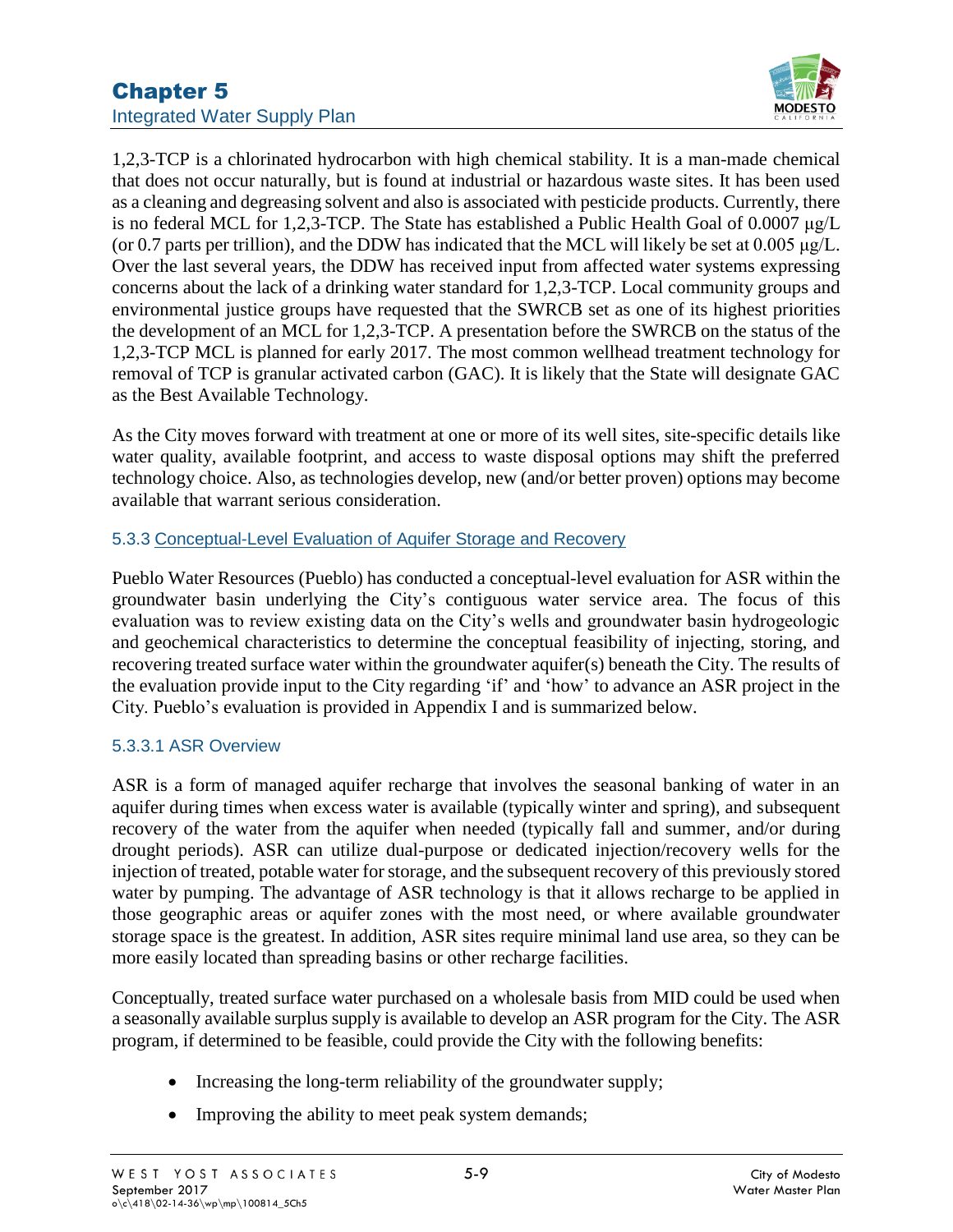

- Minimizing the impacts of water shortages during drought periods;
- Enhancing groundwater operational yield; and
- Improving groundwater quality.

The success of an ASR project depends on the ability to physically place water into the aquifer and to effectively store and retrieve this stored water. The hydrogeology of the aquifer system controls the rate at which water can be injected, the amount that can be stored, and the ability to recover the stored water. The hydrogeologic factors affecting the feasibility of an ASR program include groundwater basin structure and geometry, hydrostratigraphy, aquifer hydraulic parameters, and water-level conditions. For example, aquifer transmissivity affects the ability to get water into and out of the aquifer. The lower the transmissivity, the more head (draw-up or mounding) will be required at the injection well to achieve a given injection flow rate. Not all of these factors must be maximized for an ASR project to be successful, as less than optimum conditions for a particular hydrogeologic criterion can be offset by another. For example, in a basin where the depth to water is great, lower transmissivities are acceptable as greater draw-up is available to convey more water into the target aquifer(s).

### 5.3.3.2 ASR Feasibility Evaluation for Existing City Wells

A screening-level analysis of the City's existing wells was performed to identify existing City wells with the highest initial estimated injection capacities. The three wells that were identified are as follows:

- Well 65 in the Unconfined Aquifer;
- Well 38 in the Confined Area Shallow Aquifer; and
- Well 33 in the Confined Area Shallow/Deep Aquifers.

Based on Pueblo's review of the Well Completion Reports for these wells, no apparent problems or limitations with regards to their as-built conditions were found that would preclude them as potential candidate ASR testing sites (e.g., screen consists of torch-cut slots, missing or incomplete information regarding well completion, lithology, etc.). Therefore, these wells were selected as potential candidates for ASR testing and were analyzed further utilizing a more in-depth site-specific methodology compared to the above initial screening-level methodology. The following factors were evaluated:

- **Well Response to Injection** One method of estimating the injection capacity limits of an ASR well is to determine the amount of draw-up available within the well casing for injection, and calculate the maximum injection rate based on the theoretical water level response to injection.
- **Backflushing Capacity** Periodic, vigorous backflushing is absolutely necessary to maintain injection capacity. The ability to adequately backflush ASR wells while maintaining a flooded perforated section is, therefore, a critically important consideration when designing and operating ASR well facilities.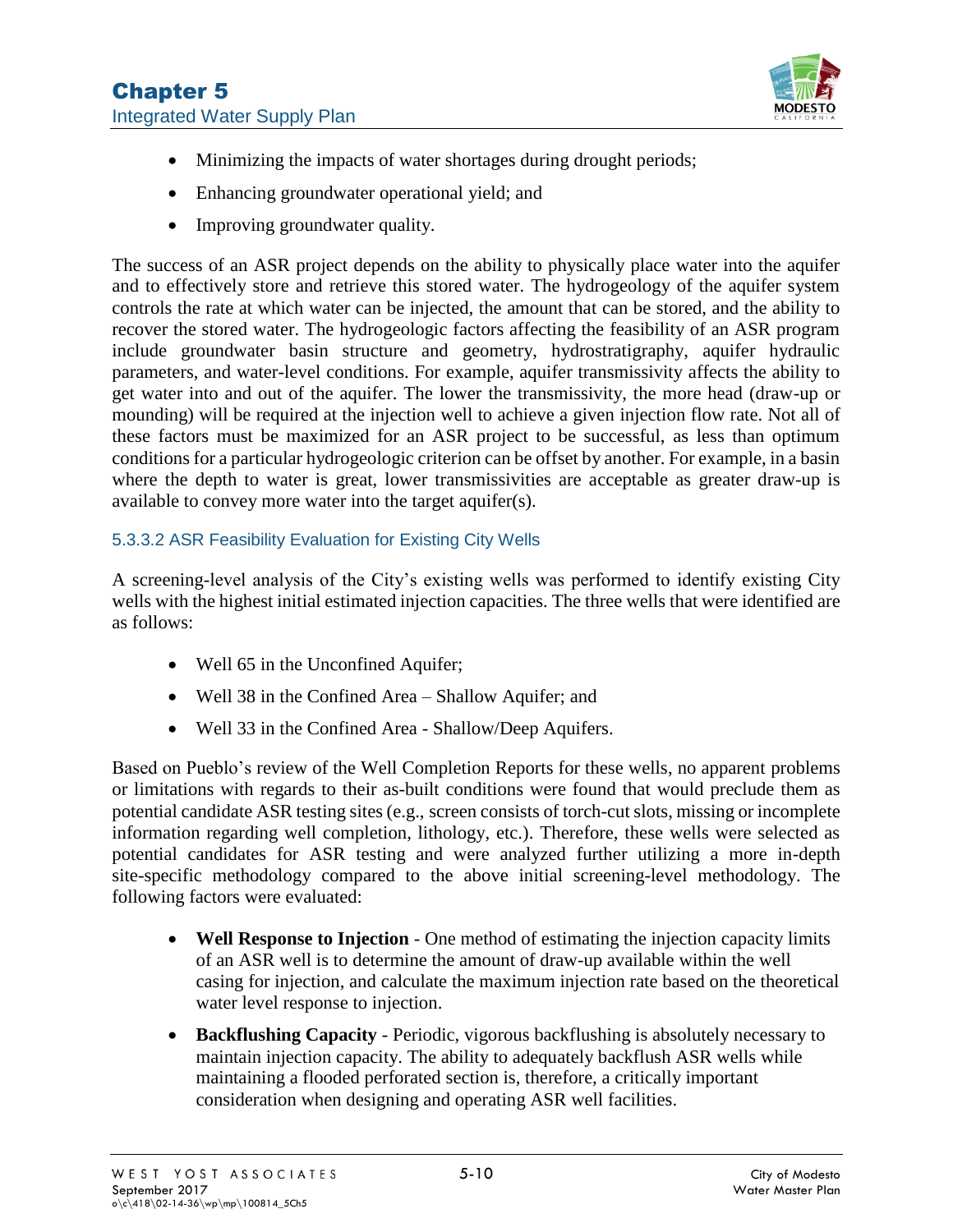

- **Downhole Velocity** Experience at other injection wells has shown that excessive downhole velocities can lead to the entrainment of air bubbles, sweeping them into the well screen and formation, which results in air binding and plugging of the well.
- **Hydro-Fracturing** During injection, the injection heads must not exceed pressures that would create vertical cracks in the confining layers (hydraulic fracturing) through which injected water may flow upward into overlying sediments or to the ground surface ('daylighting'). The pressure in the confined aquifer must not exceed vertical grain pressures of the materials overlying the confining layer to avoid hydraulic fracturing.
- **Offsite Impacts** This constraint is based on estimates of the maximum injection rate that can be achieved without causing water levels in the aquifer system offsite to rise above some level that would cause undesirable results. Typically, this means raising water levels above the ground surface at an offsite well and causing it to become artesian and start flowing at the surface (i.e., daylighting).

<span id="page-10-0"></span>**Table 5-2. Injection Capacity Constraints Summary(a) Well** Injection Capacity (gpm) vs. Constraint Well Response<sup>(b)</sup> **Backflushing Capacity** Downhole Velocity Hydro-Fracturing **Offsite** Impacts Minimum Response (Water Level @ Ground Surface) Maximum Response (30 psi of **Wellhead** Pressure) 65 1,170 2,616 3,785 **793** 1,650 16,250 38 **732** 2,196 2,112 793 800 9,000 33 **225** 642 5,163 627 250 975

A summary of the site-specific injection capacity constraints presented above for the three ASR candidate City well sites is presented in [Table 5-2.](#page-10-0)

(a) Primary limiting factors for each well are highlighted in blue. See additional discussion in text below.

(b) Well response is the resulting injection rate that would raise water levels within the well casing to ground surface

(minimum response) or result in 30 pounds per square inch (psi) of wellhead pressure (maximum response).

In summary, the evaluation of the various hydrogeologic and operational factors that constrain the injection capacities of the three-identified potential candidate ASR testing sites reveals that the primary limiting factor on the injection capacity of Well 65 is the downhole velocity criterion (i.e., limited by the 18-inch diameter casing), which limits the injection rate to approximately 790 gpm (1.14 mgd), regardless of the theoretical capacity as constrained by any other criteria.

The evaluation also reveals that the well response to injection (without pressurized casing injection) criterion is the primary limiting factor at Wells 38 and 33, which limits injection rates to approximately 730 gpm and 225 gpm (1.05 mgd and 0.324 mgd), respectively. This finding is not surprising given the relatively shallow depths to water in the area (both of these wells are located in the Confined Area in the western portion of the service area). If pressurized casing injection is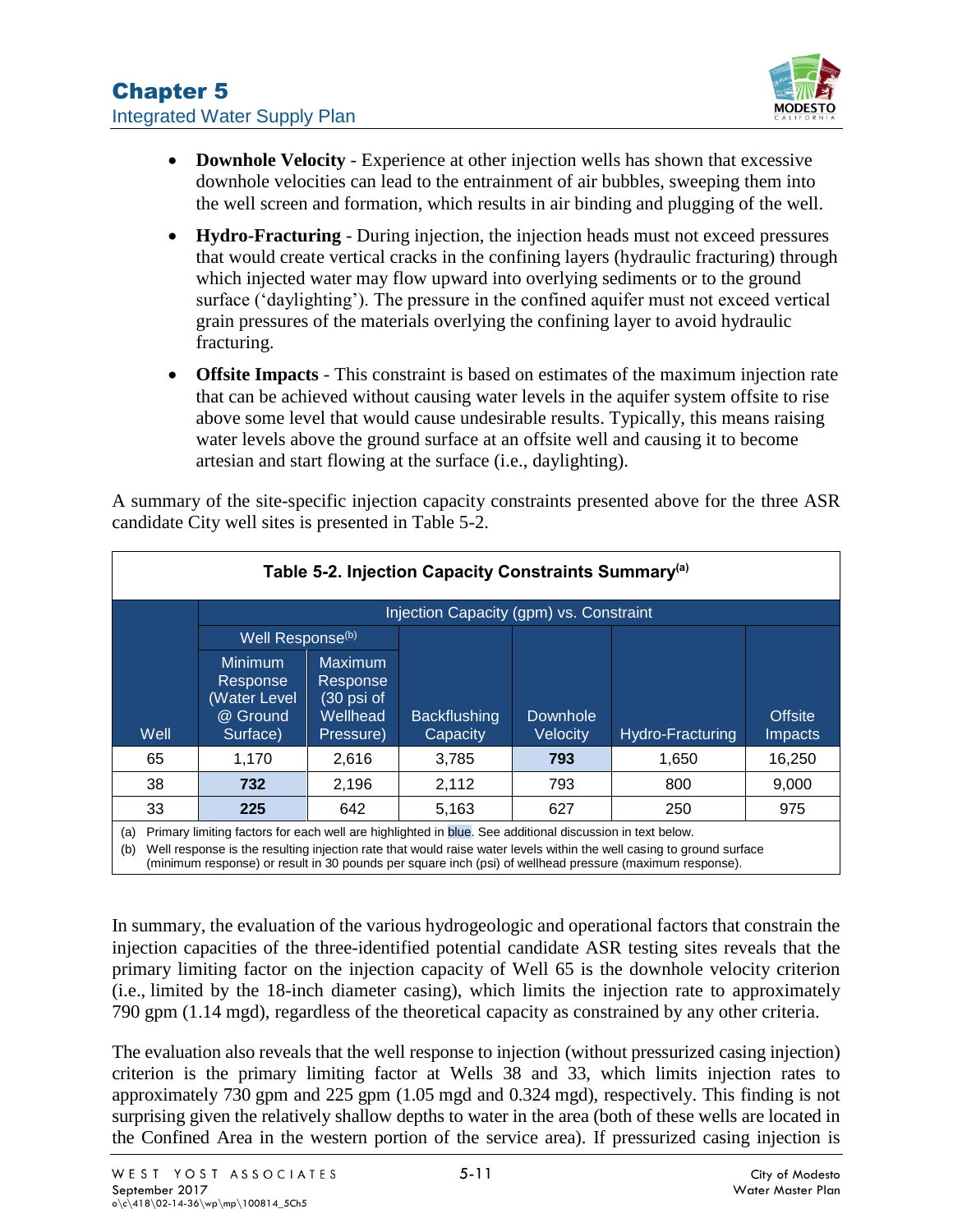

determined to be an acceptable practice, then the downhole velocity criterion becomes the limiting factor at Well 38 and the hydrofracturing criterion becomes the limiting factor at Well 33, with injection rates of approximately 790 gpm and 250 gpm (1.14 mgd and 0.360 mgd), respectively.

## 5.3.3.3 Conceptual ASR Injection Quantities

Based on the preliminary injection rates described above, conceptual ASR injection quantities can be estimated as shown in [Table 5-3.](#page-11-0)

<span id="page-11-0"></span>

| <b>Table 5-3. Conceptual ASR Injection Quantities</b> |                                                                                                                                            |                                                    |                                            |                                                                  |
|-------------------------------------------------------|--------------------------------------------------------------------------------------------------------------------------------------------|----------------------------------------------------|--------------------------------------------|------------------------------------------------------------------|
| Assumed Injection<br>Rate for Each<br>ASR Well, gpm   | Daily Injection<br>Quantity, mgd(a)                                                                                                        | Monthly Injection<br>Quantity,<br>gallons/month(b) | Monthly Injection<br>Quantity,<br>af/month | <b>Winter Months</b><br>Injection<br>Quantity, af <sup>(c)</sup> |
| 500                                                   | 0.72                                                                                                                                       | 21,600,000                                         | 66.3                                       | 265                                                              |
| 700                                                   | 1.01                                                                                                                                       | 30,240,000                                         | 92.8                                       | 371                                                              |
| (a)<br>Assumes 30 days per month.<br>(b)<br>(c)       | Assumes continuous injection (24 hours per day) at the injection rate shown.<br>Assumes four months of injection (December through March). |                                                    |                                            |                                                                  |

As shown, with a single ASR well with an assumed injection rate of 500 to 700 gpm (0.7 to 1.0 mgd), the monthly injection quantity would be about 66 to 93 af per well. Assuming a four-month injection period, December through March when demands are low and surplus treated surface water supplies are typically available (in normal or wet years), approximately 265 to 370 af of treated surface water supplies could be injected into a single ASR well. If a number of ASR wells were constructed, the total injection quantities could be increased. For example, if ten ASR wells were constructed, and operated as shown in [Table 5-3,](#page-11-0) the ASR injection potential over a four-month injection period could be approximately 2,650 to 3,700 af, or about 10 percent of the City's annual surface water allocation from Phase One of the MRWTP. This injected water could then be later extracted in the summer months to help meet peak demands, or stored from year to year and later extracted in dry years when surface water supplies may be limited. As previously stated, the injection of seasonally available surplus treated surface water into the groundwater basin would also improve the quality of the subsequently extracted groundwater, increase the groundwater operational yield in specific areas of the subbasin, mitigate some of the drought impacts to the City's potable water supply, better meet peak demand periods, and improve the reliability of the City's groundwater supply.

### 5.3.3.4 ASR Conclusions and Recommendations

The overall conclusion of Pueblo's evaluation is that ASR appears to be a viable water supply management tool available to the City. It is recommended that the City further advance the establishment of an ASR program with a focused evaluation of the various components integral to ASR operations such as: evaluating its fiscal feasibility, analyzing the source water's availability and source water quality; investigating the geochemical interactions between the source water and the native groundwater; and understanding the regulatory issues associated with ASR operations. Pilot ASR testing (ASR Demonstration Test Program) is also recommended to empirically verify the conclusions of the focused evaluation and to develop site-specific test program data regarding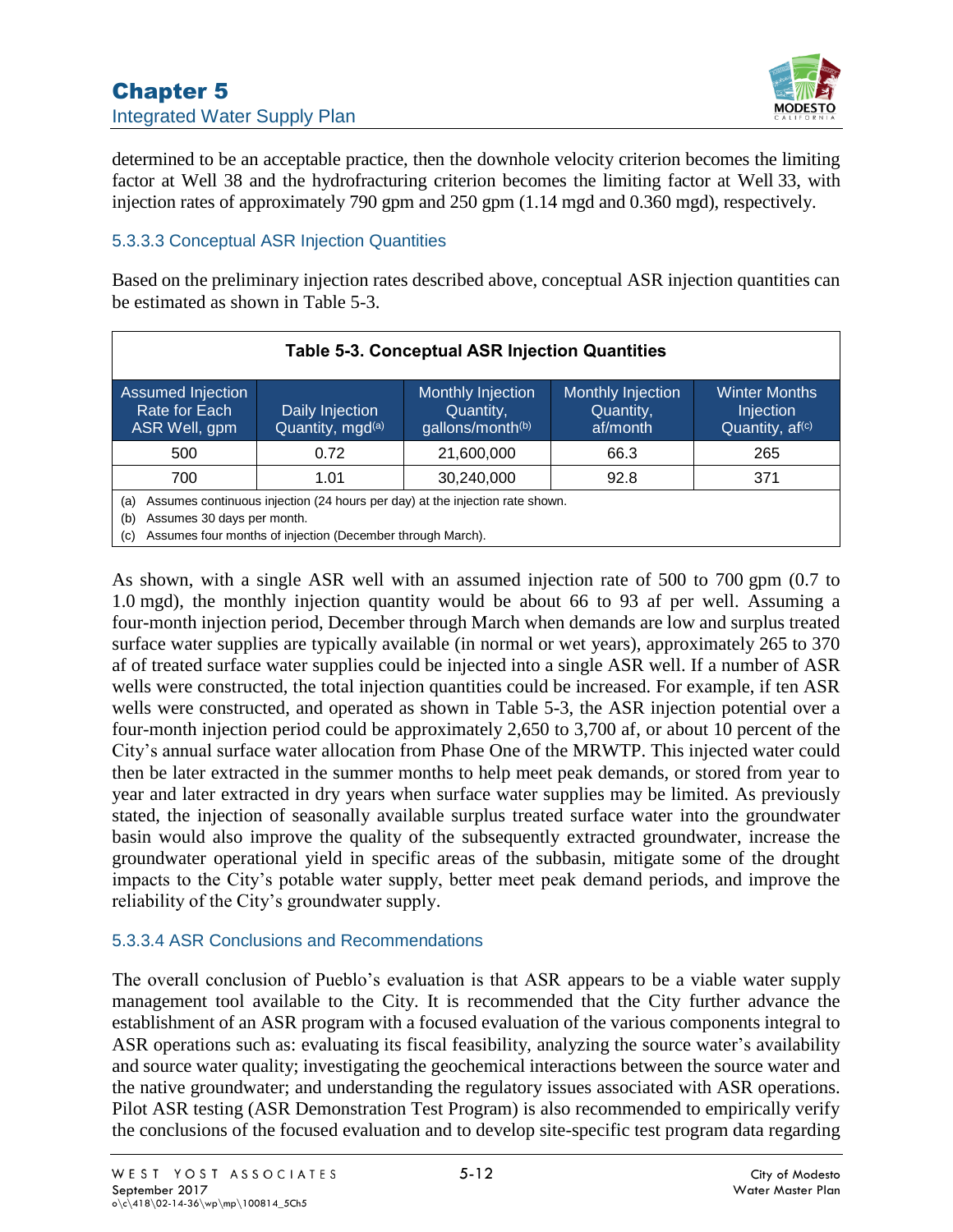

the expected effectiveness, impacts, and economics of a potential ASR program. If the results are favorable, this would form the basis for evaluating, planning, permitting and implementing a full-scale ASR program within the City. The City may choose to perform the demonstration project using an existing well, or by upgrading a new well (such as the upcoming Tivoli Well slated to be designed as a municipal extraction well).

The goals of the ASR Demonstration Test Program would include the following:

- Demonstrate/verify the beneficial impacts to water levels in the basin from ASR operations;
- Demonstrate/verify that beneficial injection rates can be maintained for sustained periods of time (i.e., with no significant loss in well efficiency);
- Demonstrate/quantify the effectiveness of periodic well flushing on well performance (i.e., specific capacity);
- Verify/quantify that the recovered water meets all Title 22 drinking water standards;
- Verify/quantify that the recovered water does not create or exacerbate any consumer acceptance issues (i.e., taste, odor, visual clarity, effervescence, etc.);
- Verify/quantify that injected water remains geochemically stable during storage and recovery; and
- Ouantify the benefits to aquifer water quality (including stability and salt balance issues) from ASR operations.

#### 5.3.4 Modesto Groundwater Basin Characterization and Recharge Study

The City received a grant from DWR's FY2012-2013 Local Groundwater Assistance (LGA) Program to conduct a Groundwater Basin Characterization and Recharge Study<sup>7</sup> to explore opportunities to improve conjunctive management of its groundwater and surface water resources in the Modesto Subbasin, including MAR. Specifically, this study included a hydrogeologic characterization, identification of potential recharge locations, and numerical model simulations of recharge alternatives. The study had the following objectives:

- To develop a comprehensive characterization of the basin hydrogeology, especially the deeper aquifers where domestic (potable) water is typically extracted via municipal production wells, with a focus on future augmentation of these aquifers;
- To identify future studies and projects that can be implemented to further the development of a groundwater banking, augmentation and management program for the Modesto Subbasin; and

<sup>&</sup>lt;sup>7</sup> City of Modesto Groundwater Characterization and Recharge Study: Modesto LGA Program, prepared by RMC and Todd Groundwater, June 2016.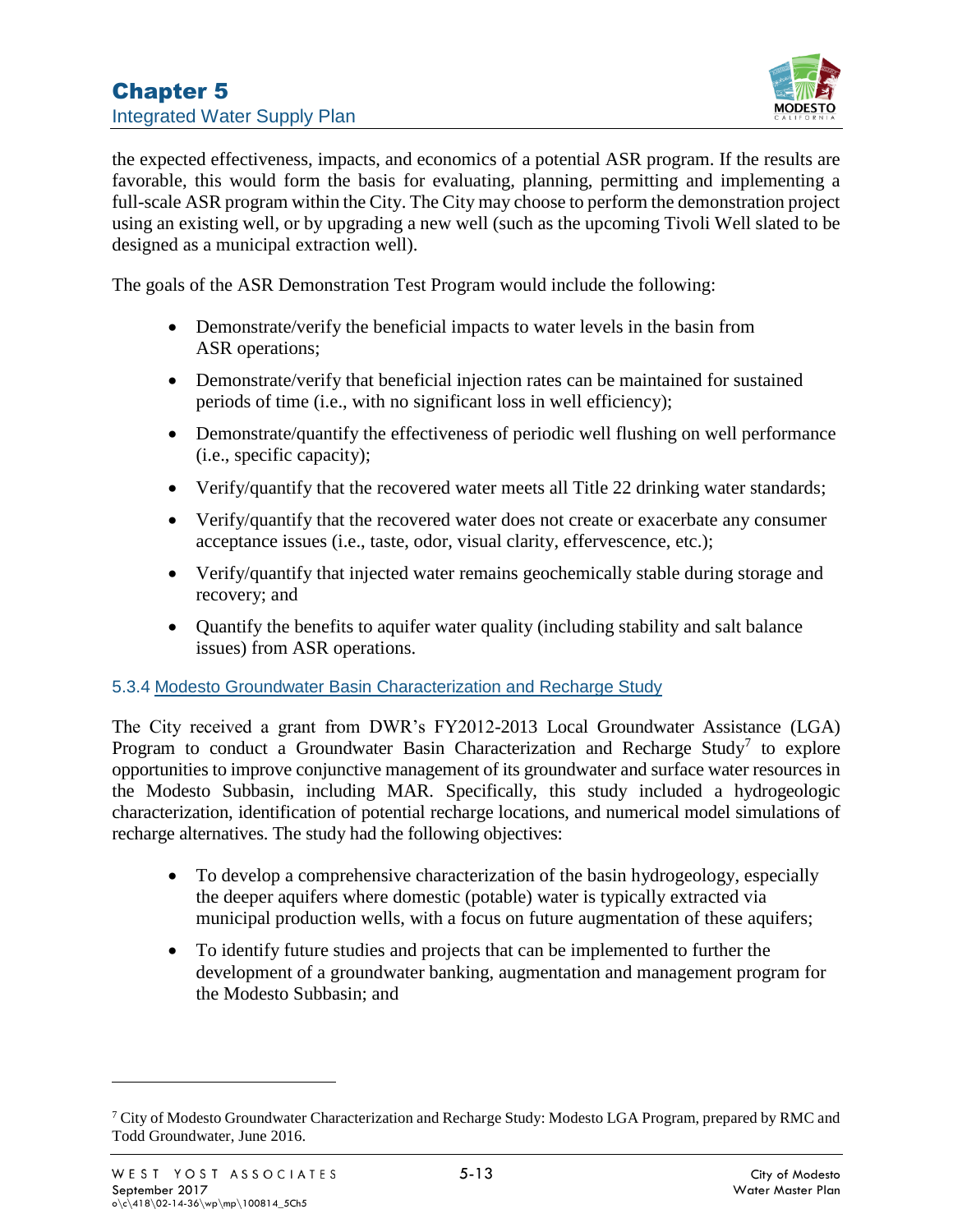

• To analyze the feasibility of pursuing a pilot study and subsequent demonstration project regarding potential groundwater recharge in the basin.

Potential recharge locations were identified based on the hydrogeologic conceptual model, a previous surface recharge analysis, and existing infrastructure, land use, and well locations. Seven potential MAR locations were identified and evaluated: Creekside Golf Course, Sutton Park, South of Mary Grogan Community Park, Sanders Park, Freedom Park, Orchard Park, and Ustach Park. The potential recharge method (i.e., surface and/or subsurface recharge) and recharge rates were estimated at each location.

A numerical model was used to simulate recharge alternatives. A refined local model was created from a regional steady‐state USGS model and used to simulate a "No Project" Baseline scenario and three alternative scenarios with both surface recharge (i.e., ponds) and subsurface recharge (i.e., injection wells). Alternative A simulated recharge from ponds and injection wells at seven potential locations identified as part of this Study. Alternative B simulated recharge from an additional 10 injection wells along the eastern edge of the Study Area. Alternative C simulated recharge from an additional five injection wells in the eastern Study Area, but without ponds. Alternative A simulated 8,294 af/yr of recharge, while Alternatives B and C simulated 13,850 af/yr of recharge.

Simulations show groundwater mounding resulting from recharge at the ponds and injection wells. The maximum simulated mounding is approximately 15 meters (49 feet) in the vicinity of Grogan Park and Sanders Park in Alternatives B and C. Based on April 2015 measurements, the depth to water in this region is between 50 and 55 feet. Due to the observed mounding relatively close to the ground surface, results indicate that subsurface storage may be a limiting factor for large recharge volumes and/or closely‐spaced wells. It appears that recharge volumes of about 8,294 af/yr could be accommodated. Enhanced recharge of 13,850 af/yr results in excessive mounding for the distribution of recharge ponds and wells simulated. However, simulations were conservative in that recovery pumping was not simulated in the recharge wells as would occur for ASR strategies. The MODPATH particle tracks show that most of the recharge water is extracted by City wells, or, in some cases, by nearby wells operated by MID. Most of the water is recovered within 25 years, while some of the water remains in the aquifer for longer time periods. The simulated particle pathlines and travel times are conservative (e.g., less recovery); injected water travels farther than would occur with operation of the injection wells as ASR wells. In addition, ASR operations would result in more available aquifer storage, as the injection wells also extract recharge water.

Overall, this study indicates that MAR is feasible and that the eastern and southeastern portions of the Study Area are most promising, with significant potential for recharge and for recovery by City wells.

The study will be submitted for inclusion in the East Stanislaus Integrated Regional Water Management Plan, currently under development, and will be incorporated in updates to the *Integrated Regional Groundwater Management Plan for the Modesto Subbasin*.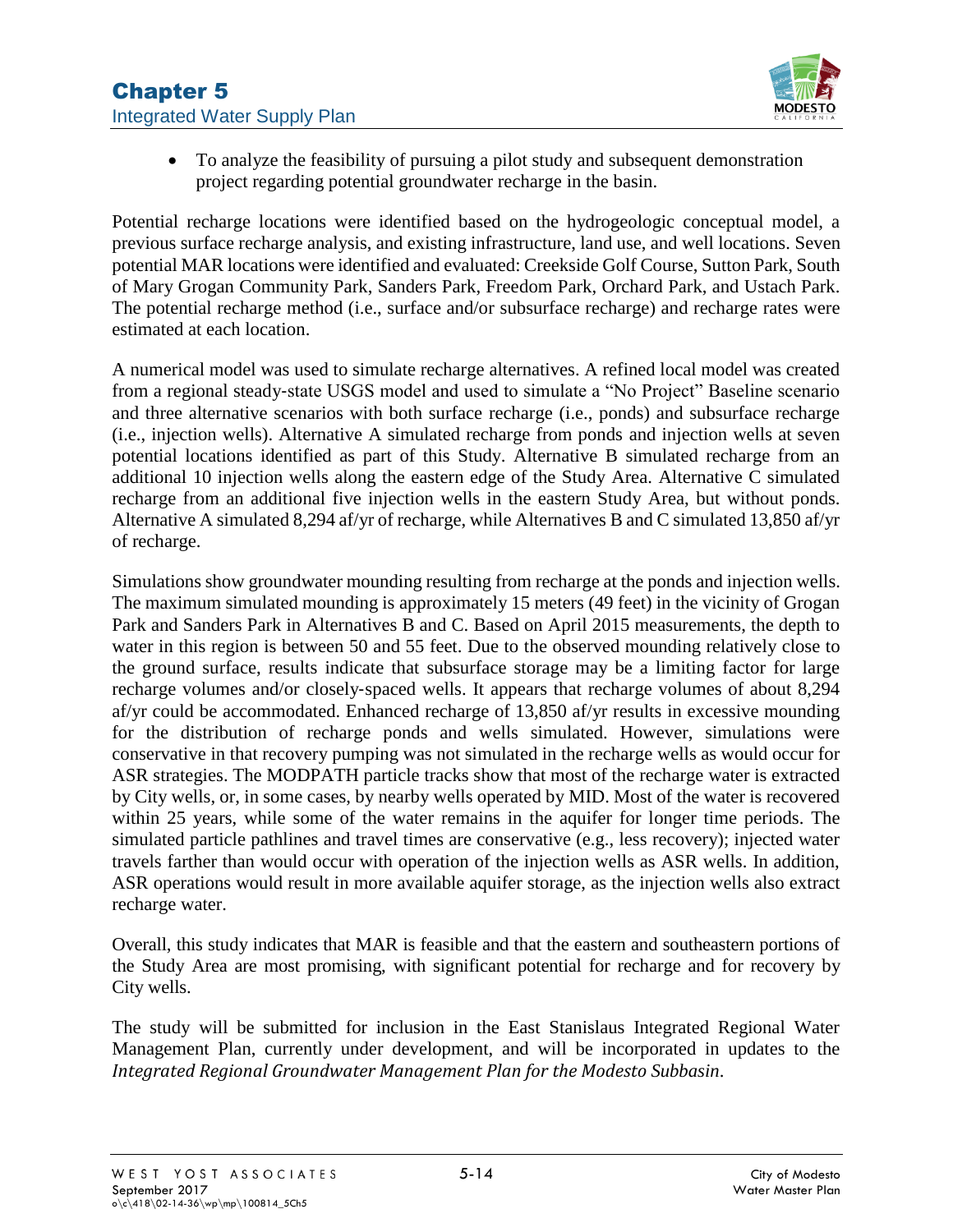

## **5.4 RECYCLED WATER OPPORTUNITIES**

#### 5.4.1 Regional Wastewater Treatment

The cites of Modesto, Turlock, Ceres, and Hughson each operate a wastewater treatment plant(s), providing services to their respective service areas. Treatment of the City of Modesto's raw wastewater occurs at the Sutter Avenue Primary Treatment Plant and Jennings Road Treatment Plant, located on two sites within the City of Modesto. The Sutter Avenue Primary Treatment Plant provides pumping, screening, grit removal, flow measurement, primary clarification and sludge digestion. The primary effluent is then conveyed to the City's Jennings Road Treatment Plant where it is treated further and either discharged or stored until it can be discharged. The Jennings Road Treatment Plant has recently been upgraded to a tertiary treatment system with the implementation of Phase 1A of its Tertiary Treatment Project, providing up to 2.3 mgd of tertiary treated water. Phase 2 of the project is currently under construction and will add 12.6 mgd of tertiary treatment, allowing for compliance with the City's National Pollutant Discharge Elimination System Permit and permitting year round discharge to the San Joaquin River.

Additionally, the Salida Sanitary District operates a wastewater treatment plant and provides wastewater collection, treatment, and disposal for the unincorporated community of Salida. The City of Turlock produces tertiary‐treated recycled water. The cities of Hughson and Ceres treat wastewater to secondary standards.

#### 5.4.2 Potential Recycled Water Uses

Recycled water is recognized as a beneficial water supply due to its many advantages including:

- Providing a reliable water source that is consistently available regardless of droughts or climate change;
- Offsetting potable water for other uses; and
- Diversifying agencies' and cities' water supply portfolios.

The cities of Modesto, Turlock and Ceres have historically worked together to identify regional opportunities for wastewater treatment and recycled water production. An example of a recent cooperative project is the North Valley Regional Recycled Water Program (NVRRWP), an effort to regionalize recycled water use in Stanislaus County. As envisioned, the NVRRWP could produce and deliver up to 30,600 af/yr of disinfected tertiary treated recycled water to western Stanislaus County by 2018. By 2045, NVRRWP could deliver up to 59,900 af/yr of recycled water. The source of recycled water includes treated wastewater from the Cities of Turlock, Ceres, and Modesto. As part of the project, the City of Turlock would install an additional 5.7 miles of conveyance pipeline to convey water directly from its Regional Water Quality Control Facility's tertiary treatment plant to the Delta‐Mendota Canal (DMC). The canal would be used to convey the blended canal‐recycled water to users in the west side of the County. Funding from the USBR has been pursued for completion of feasibility studies related to the NVRRWP; however, no funding has been secured to date.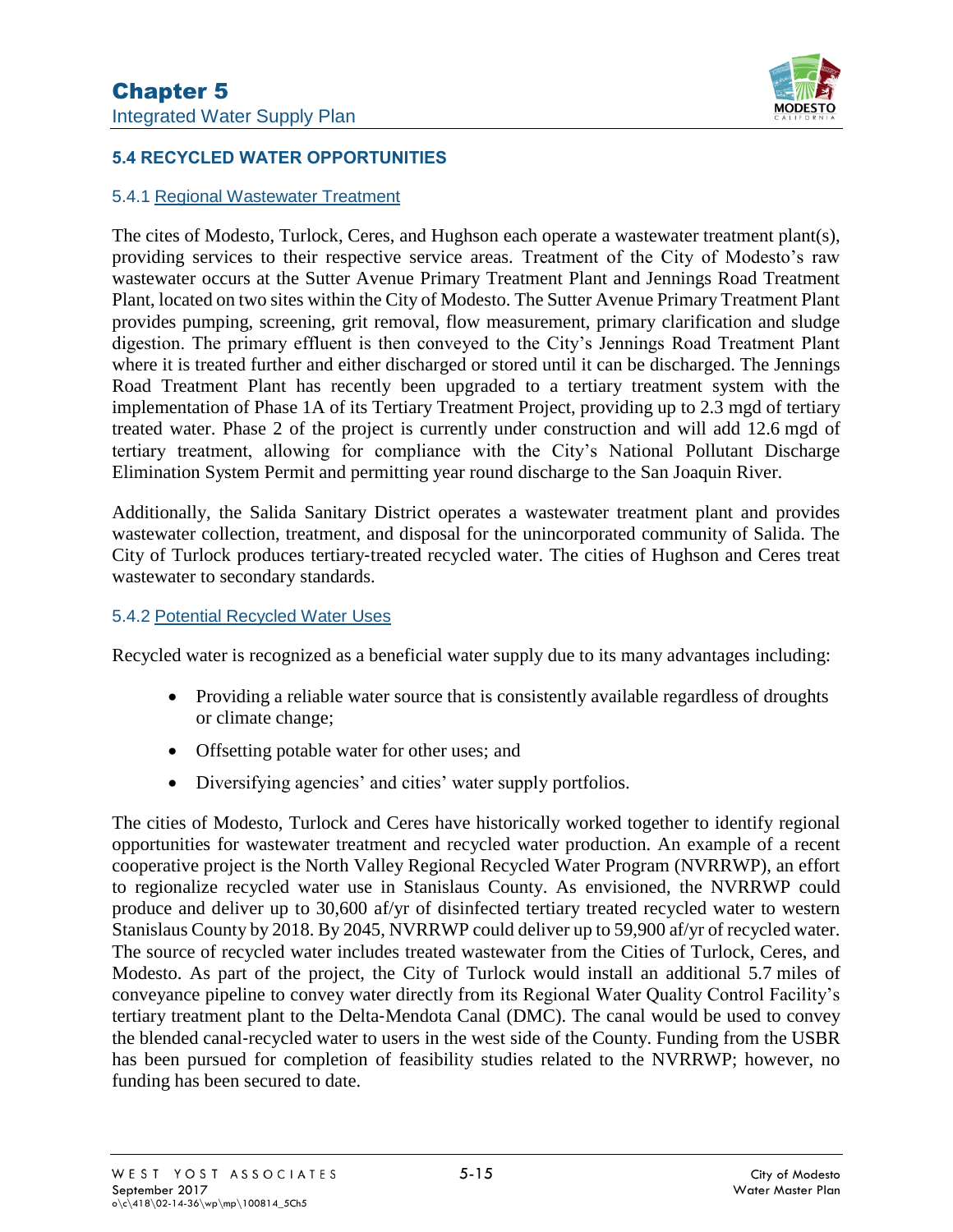

The City analyzed opportunities to reuse the tertiary recycled water with the completion of a feasibility study in 2005<sup>8</sup>. The feasibility study assessed recycled water markets, reviewed regulatory requirements, and developed and evaluated alternatives for regional water recycling and wastewater treatment. As part of the study, stakeholder workshops were conducted to discuss and gain input on recycled water opportunities. Seventeen local communities and agencies were invited to participate in the workshops and nine cities and agencies participated.

This work has been refined, and the City is currently moving forward with this project to supply tertiary treated recycled water to the Del Puerto Water District (DPWD), as well as other potential users in western Stanislaus County, with the implementation of the NVRRWP. DPWD is located along the west side of the San Joaquin Valley and extends from Vernalis to Santa Nella. Currently, DPWD's only source of water is through a contract with U.S. Bureau of Reclamation for Central Valley Project (CVP) supply. Since the 1990s, DPWD has experienced reduction in CVP deliveries due to drought conditions and regulatory restrictions imposed on CVP operations. The geographic proximity of DPWD to the City of Modesto's wastewater treatment facilities provides an opportunity for recycled water to supplement DPWD's existing water supply and improve water reliability. Although the NVRRWP would not provide a potable water offset directly to the City of Modesto service area, the treated wastewater would be used beneficially and would provide water supply reliability, public safety, enhanced property values and increased educational opportunities.

### **5.5 OTHER POTENTIAL IMPACTS ON FUTURE WATER SUPPLY AVAILABILITY AND RELIABILITY**

### 5.5.1 Climate Change

An extensive evaluation of the impacts of climate change is included the East Stanislaus Integrated Regional Water Management (East Stanislaus IRWM) Plan<sup>9</sup>. The City of Modesto is included in the East Stanislaus Regional Water Management Partnership (ESRWMP), the official Regional Water Management Group for the region, along with the cities of Hughson, Ceres and Turlock. Key findings from the climate change evaluation are summarized below.

The East Stanislaus IRWM region lies within the San Joaquin River Hydrologic Region and contains the Stanislaus, Tuolumne, Merced and San Joaquin Rivers, and Dry Creek. The Stanislaus, Tuolumne and Merced Rivers are all tributaries to the San Joaquin River, with the Tuolumne having the largest watershed in the San Joaquin River system. At present, all major tributaries to the San Joaquin River are being studied with respect to anticipated impacts from climate change. Studies currently underway include the following:

- Changes in snow cover patterns in the Sierra Nevada (University of Washington);
- The role of atmospheric rivers in extreme events in the Sierra Nevada (USGS);

<sup>8</sup> Northern San Joaquin Valley Regional Recycled Water Project Feasibility Study, prepared by RMC, 2005. <sup>9</sup> East Stanislaus Integrated Regional Water Management (ESIRWM) Plan, December 2013.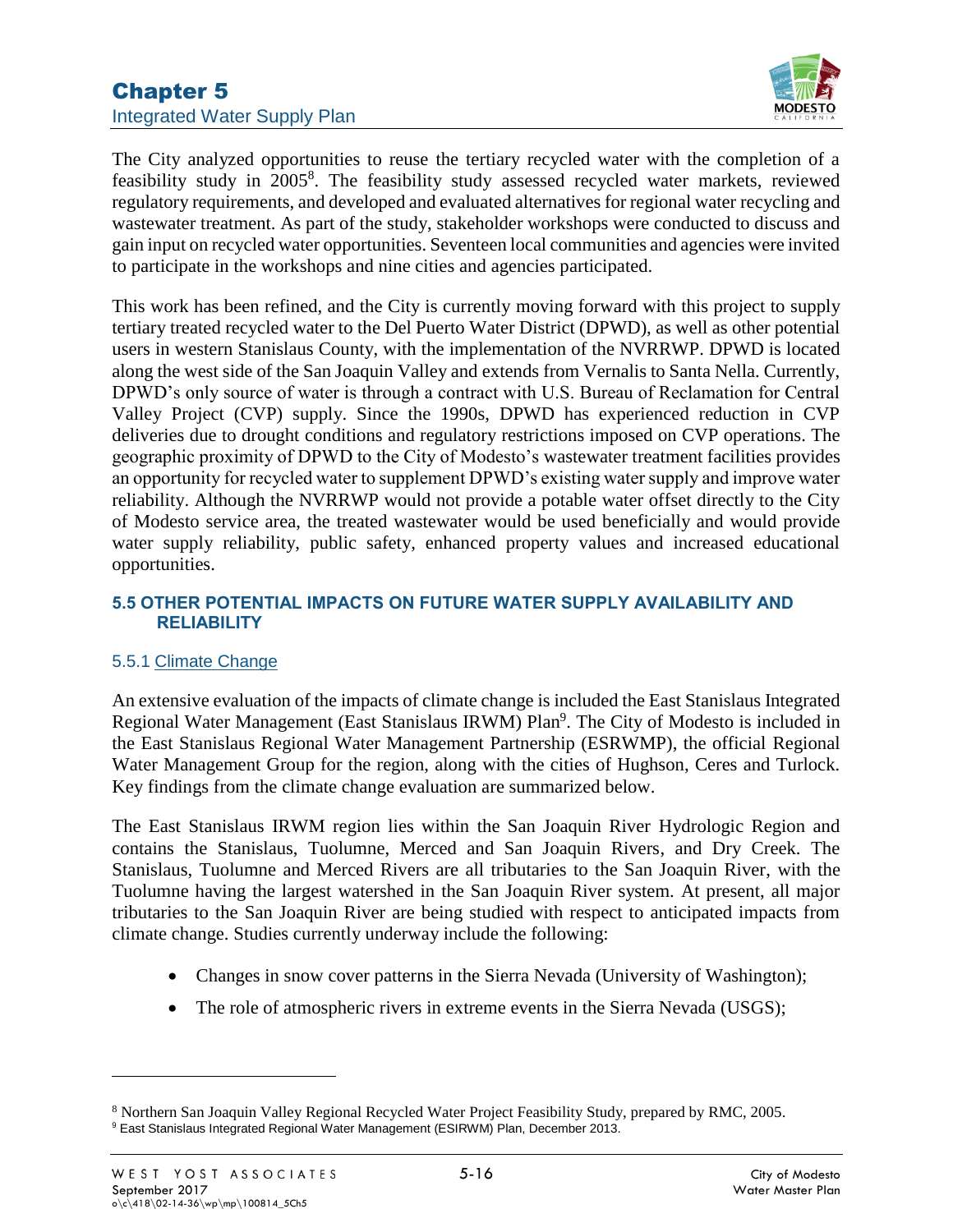

- Impacts of climate changes on soil properties and habitats in the Sierra Nevada (University of California (UC) Merced and USGS);
- Study of the effects of climate change on hydrology and stream temperatures in the Merced and Tuolumne River watersheds (Santa Clara University); and
- Study of 2013 Rim Fire (UC Davis Center for Watershed Sciences).

In general, these studies are multi-year endeavors and are either in progress or have yielded data that are currently being evaluated. While preliminary study reports appear to support other climate change impact observations and modeling simulations, the final published conclusions of these studies are, for the most part, not currently available.

Climate change is adding new uncertainties to already existing challenges in water resources planning within the East Stanislaus IRWM planning region. There is not a widely‐diversified water supply portfolio in the region. Water supplies are derived from multiple subbasins of the San Joaquin Valley Groundwater Basin (Modesto and Turlock Subbasins) and primarily from the Tuolumne River. Climate change will impact groundwater and surface water differently, but the region's vulnerabilities are the same regardless of the source:

- Reduced surface water availability;
- Reduced water supply reliability as a result of reduced groundwater recharge and runoff;
- Potential increase in groundwater overdraft;
- Declining water quality;
- Loss of riparian habitat, wetlands and other sensitive natural communities; and
- Reduced hydroelectric generation capacity.

The identified vulnerabilities within the East Stanislaus Region are summarized in [Table 5-4.](#page-17-0)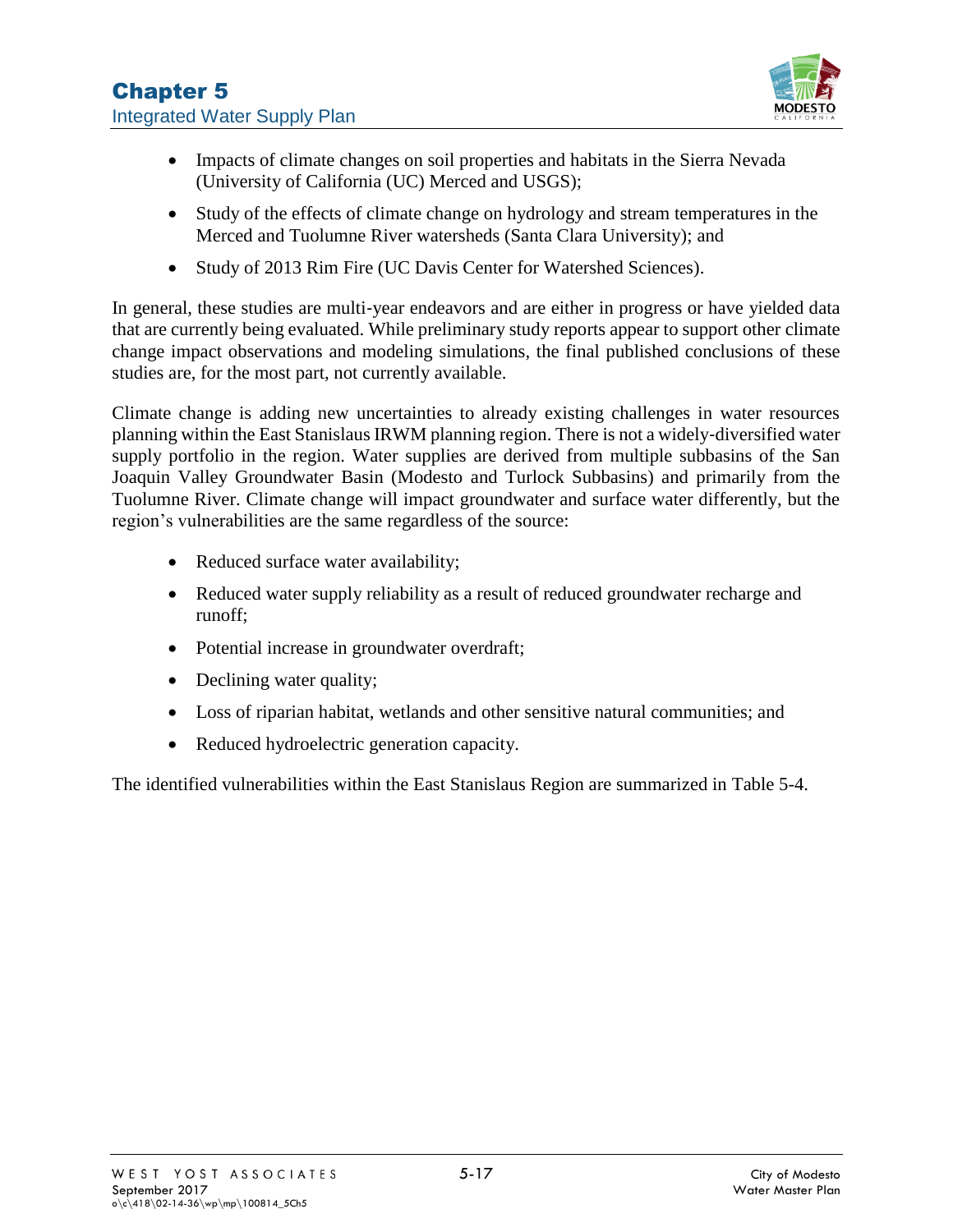

<span id="page-17-0"></span>

| Table 5-4. East Stanislaus Region Climate Change Vulnerabilities |                                                                                                                                                                                                                                                                                                                                                                                                                                  |  |  |  |
|------------------------------------------------------------------|----------------------------------------------------------------------------------------------------------------------------------------------------------------------------------------------------------------------------------------------------------------------------------------------------------------------------------------------------------------------------------------------------------------------------------|--|--|--|
| Vulnerability                                                    | <b>Description</b>                                                                                                                                                                                                                                                                                                                                                                                                               |  |  |  |
| <b>Water Demand</b>                                              | Vulnerable to increased agricultural demands due to longer growing season,<br>increased temperatures and evapotranspiration rates, and more frequent/severe<br>droughts. Vulnerable to increased urban and commercial, industrial, and<br>institutional (CII) demand due to increased outside temperatures.                                                                                                                      |  |  |  |
| Water Supply and<br>Quality                                      | Vulnerable to decreased snowpack in the Sierra Nevada, shifts in timing of<br>seasonal runoff, increased demands creating groundwater overdraft, degraded<br>surface and groundwater quality resulting from lower flows, exaggerated<br>overdraft conditions, a reduction of meadows which can provide contaminant<br>reduction, and more frequent/severe droughts and storm events increasing<br>turbidity in surface supplies. |  |  |  |
| Flood Management                                                 | More severe/flashier storm events and earlier springtime runoff leading to<br>increased flooding, and a reduction of meadows which help reduce floods in<br>the winter.                                                                                                                                                                                                                                                          |  |  |  |
| Hydropower                                                       | Vulnerable to increased customer demand combined with changes in timing of<br>seasonal runoff and flashier storm systems affecting reservoir storage.                                                                                                                                                                                                                                                                            |  |  |  |
| Ecosystem and<br>Habitat                                         | Vulnerable to decreased snowpack, more frequent/severe droughts and<br>wildfires, shift in seasonal runoff, increased low flow periods and increased water<br>temperatures (degraded water quality).                                                                                                                                                                                                                             |  |  |  |
|                                                                  | Source: Table 3-4, East Stanislaus IRWMP, December 2013                                                                                                                                                                                                                                                                                                                                                                          |  |  |  |

Considering the amount of uncertainty associated with climate change projections, a prudent approach to addressing climate change incorporates a combination of adaptation and mitigation strategies. Climate adaptation includes strategies (policies, programs or other actions) that bolster community resilience in the face of unavoidable climate impacts, where mitigation strategies include best management practices (BMPs) or other measures that are taken to reduce GHG emissions.

The Proposition 84 IRWM Guidelines require consideration of the *California Water Plan* (CWP) Resource Management Strategies (RMSs) in identifying projects and water management approaches for the region. RMSs are being considered in the East Stanislaus IRWM planning process to meet the region's objectives. Application of various RMSs diversifies water management approaches, and many of the RMSs apply to climate change adaptation and mitigation. Categories of applicable RMSs include:

- Reduce Water Demand
- Improve Operational Efficiency and Transfers
- Increase Water Supply
- Improve Water Quality
- Urban Runoff Management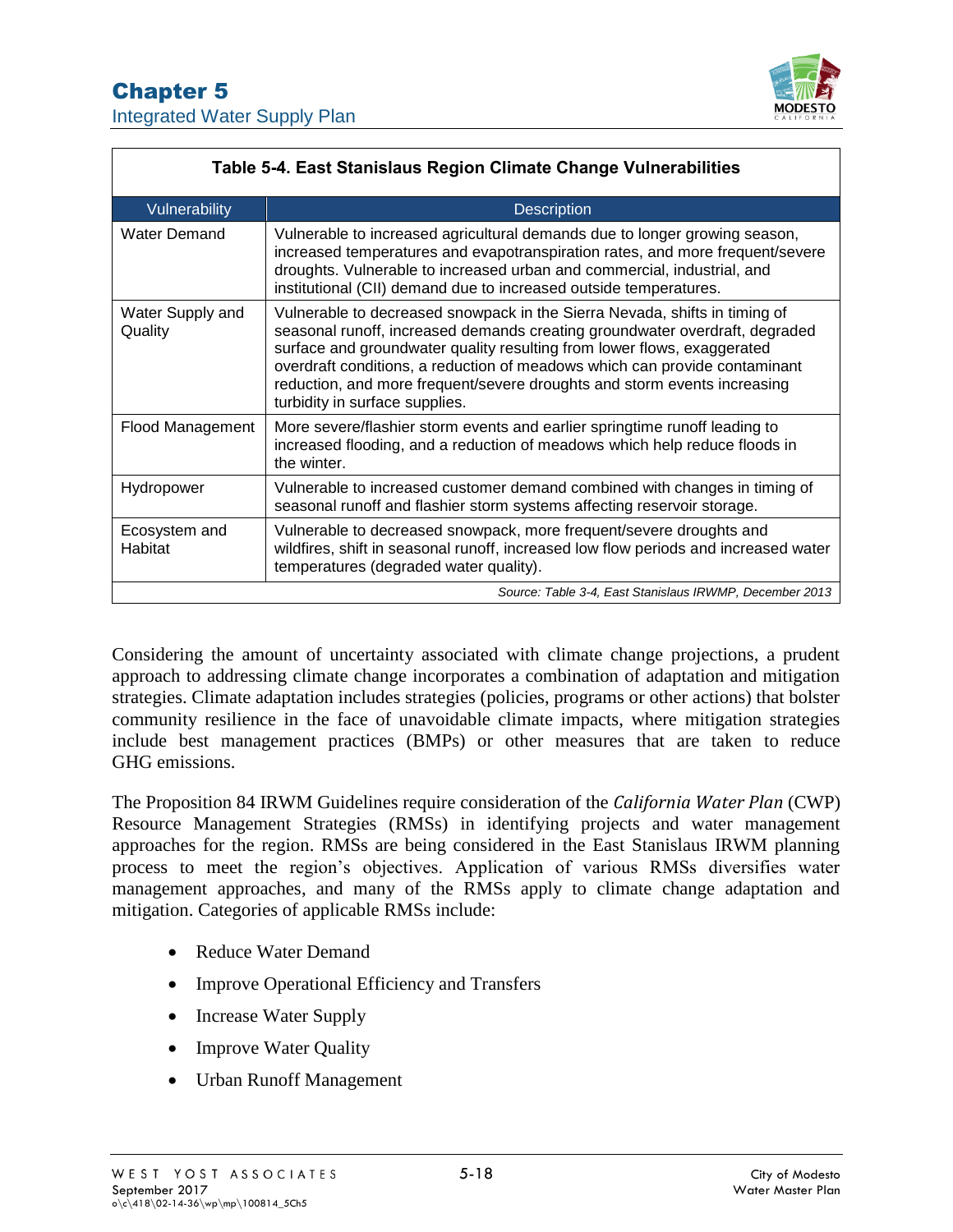

- Practice Resource Stewardship
- Improve Flood Management
- Other Strategies

For the City, the implementation of its overall water conservation program, particularly the completion of the residential metering program, will help to reduce water demands, and also conserve energy as a result of decreased treatment, conveyance and pumping requirements. The City's compliance with SBx7-7 and its interim and final per capita water use targets will also ensure continued water conservation and energy conservation in the future. The City's increased use of surface water supplies from MID's MRWTP Phase Two Expansion will help to further diversify the City's water supplies and enhance the City's water supply reliability to "adapt" to the changing hydrologic conditions associated with climate change.

### 5.5.2 Anticipated FERC Restrictions

The Don Pedro Project is a federally-licensed water storage and hydroelectric generating facility located on the Tuolumne River in the Sierra Nevada foothills approximately 130 miles east of San Francisco. The Don Pedro Project was constructed as a water storage project and is operated to provide a safe, reliable source of water. It supplies water to approximately 300,000 acres of Central Valley farmland, which is among the most productive in the world. The water stored behind Don Pedro also supplements the drinking water supply for the City of Modesto, La Grange and, through a "water banking" arrangement with the City and County of San Francisco, supports the Bay Area's water supply for more than two million people. As a multi-purpose project, Don Pedro provides water storage for irrigation and domestic use, as well as energy from a renewable resource. Don Pedro operations also benefit fish, wildlife, and recreation resources, as well as providing flood control benefits through cooperation with the U.S. Army Corps of Engineers.

Owned 31.54 percent by MID and 68.46 percent by TID, the project was placed into service in 1971. It consists of a 2,030,000 acre-foot reservoir and a 203 megawatt powerhouse. The project operates under a 50-year license granted to the Districts by the FERC. The current license extends through April 30, 2016. The Districts intend to obtain a new license, and will be relicensing Don Pedro using FERC's Integrated Licensing Process. The relicensing process is an intricate and lengthy undertaking which will stretch over several years and will be open to public participation. Upon license expiration, FERC will begin issuing annual licenses for the Project until the relicensing process is complete. It is not unusual for larger projects to have their existing license expire while the relicensing proceeding is still underway.

MID and TID took the first step in this multi-year process by filing a Notice of Intent and Pre-Application Document in February 2011, which summarized existing information relevant to the relicensing process. Since then, numerous studies have been conducted. MID and TID filed the Draft License Application (DLA) in November 2013. The purpose of the DLA is to provide an opportunity for public review and comment on the application prior to filing the Final License Application (FLA). MID and TID filed the FLA for the Don Pedro Project with FERC in April 2014. The FLA contains a number of new proposed measures to protect the environment and promote recreational use of the Project area. The FLA may be modified in 2017, or sooner, awaiting completion of the last of the studies.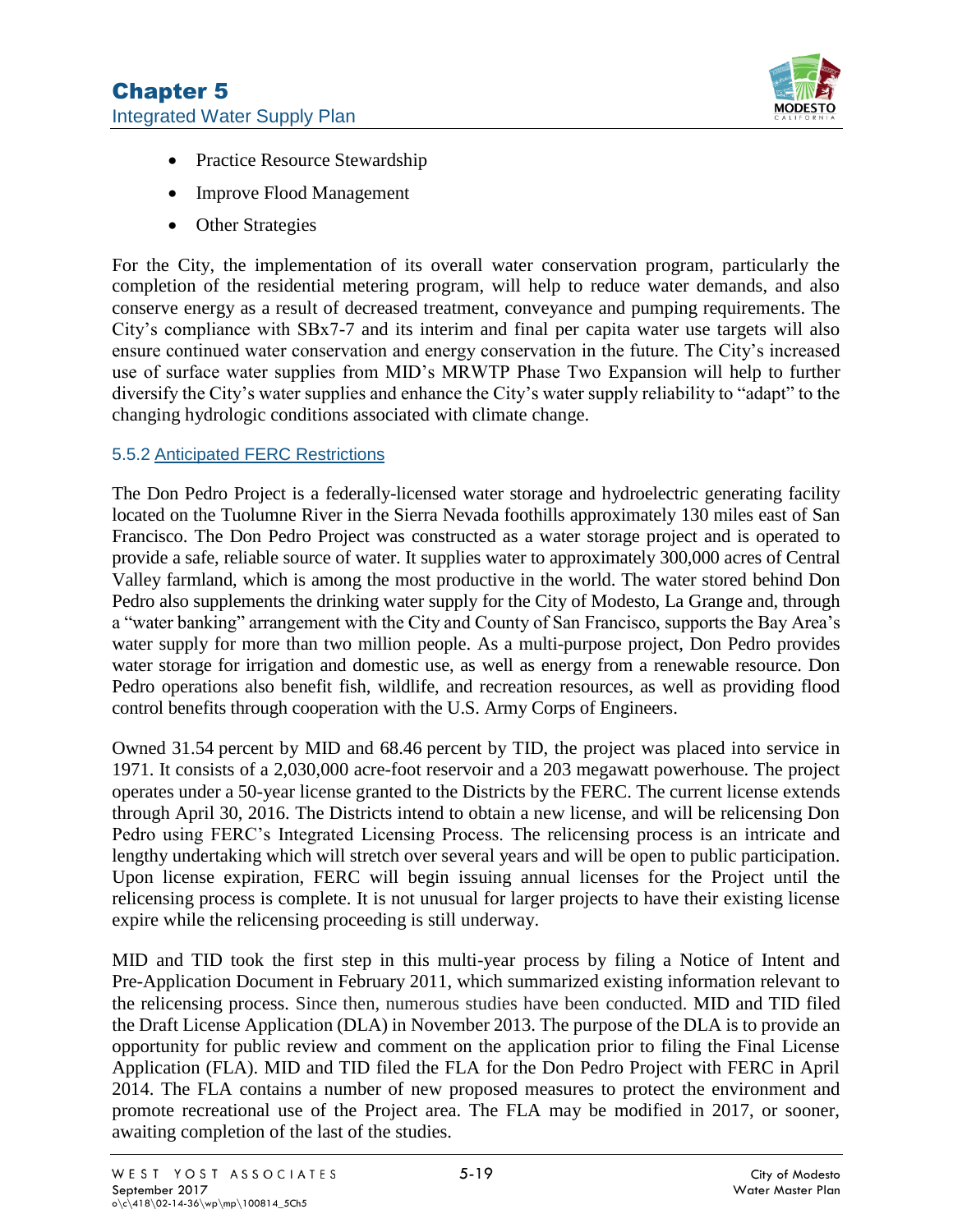

Federal law requires that MID and TID obtain a Water Quality Certificate from the State attesting that the Don Pedro Project, as proposed, complies with water quality objectives applicable to the Tuolumne River. Through this process, the State can impose requirements on MID and TID to increase river flows or implement non-flow measures beyond those ordered by FERC. These restrictions may be influenced by the SWRCB's recent draft revised Substitute Environmental Document (SED) in support of potential changes to San Joaquin River flow and southern Delta water quality objectives and program of implementation included in the *Water Quality Control Plan for the San Francisco Bay/Sacramento-San Joaquin Delta Estuary* (Bay-Delta Plan) (see discussion in Section 5.5.3 below).

#### 5.5.3 Increased Unimpaired River Flow Requirements

On September 15, 2016, the SWRCB released the draft revised SED in support of potential changes to San Joaquin River flow and southern Delta water quality objectives and program of implementation included in the Bay-Delta Plan.

The proposal by the SWRCB would require the Merced, Tuolumne, and Stanislaus rivers to dedicate a significant percentage of unimpaired flow from February through June annually to improve fish populations and the Delta ecosystem. According to the SWRCB, the proposed new flow requirements for the San Joaquin River's major tributaries recognize the vital role upstream water flows provide for habitat and migratory signals for native fish species. In summary, the draft proposes increasing flows for fish and wildlife and adjusts the salinity requirements to a slightly higher level to reflect updated scientific knowledge.

Specifically, the recirculated Draft SED recommends increasing flow on the San Joaquin River and its tributaries to a range of 30 to 50 percent, with a starting point of 40 percent of unimpaired flow from February through June. Unimpaired flow represents the water production of a river basin, unaltered by upstream diversions, storage, or by export or import of water to or from other watersheds. Historical median February through June flows from 1984 to 2009 in the Merced, Tuolumne, and Stanislaus Rivers were, respectively, 26, 21, and 40 percent of unimpaired flow. In other words, half of the time more than 60 or 70 percent of each river's flow is diverted out of the river during these months.

If the SWRCB approves this proposal, it will undoubtedly have significant and unavoidable impacts on Don Pedro's water supply and, ultimately, all those who benefit from that water. Many water agencies, including MID and TID, are opposed to the proposal and believe there are less drastic, non-flow-based alternatives that warrant the serious consideration of the SWRCB. They believe that that the proposal lacks the best available science and will negatively impact both water and power customers, and will also cause significant harm to the region's economy, agriculture operations and water supply.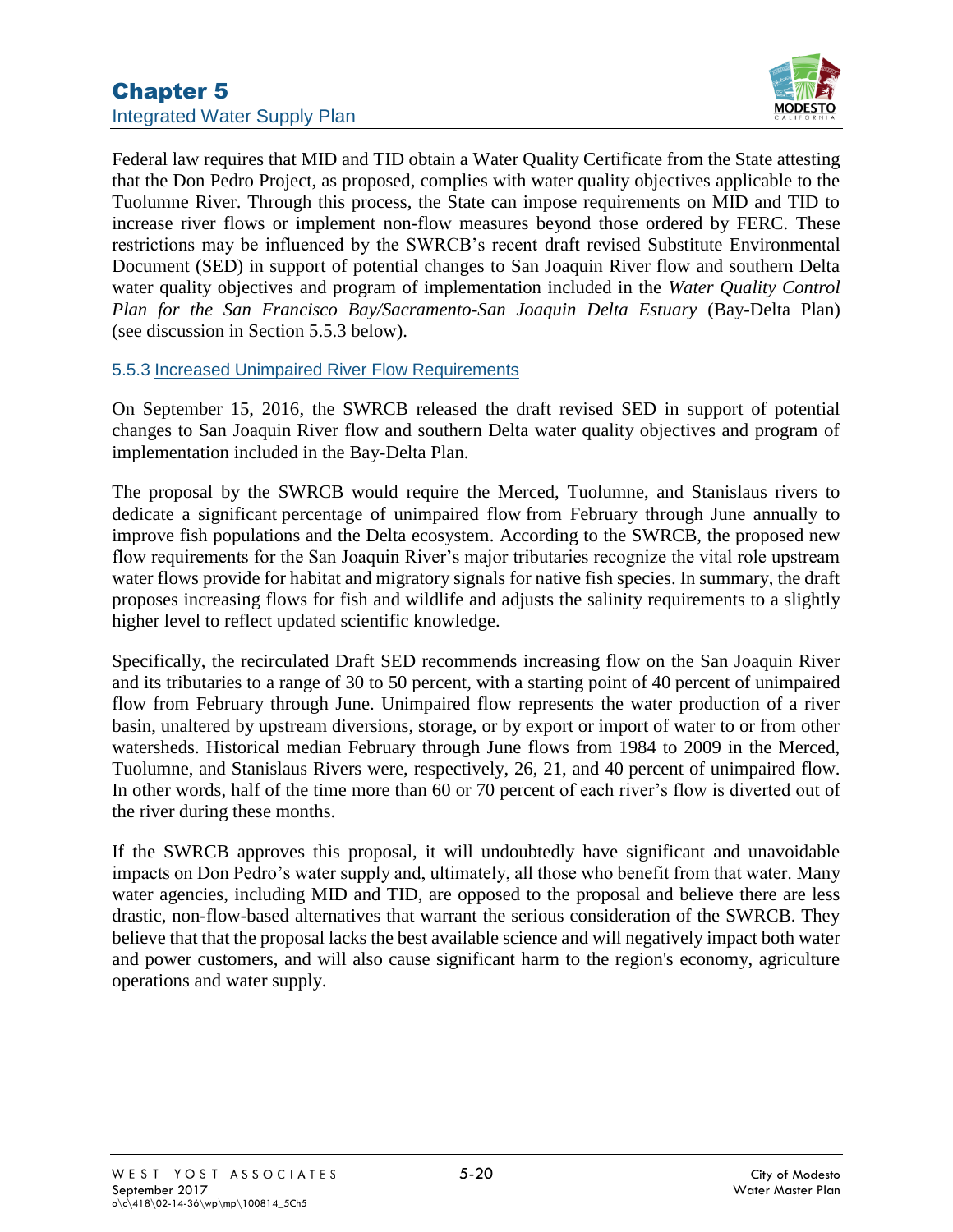

Written comments on the draft revised SED are due to the SWRCB on March 17, 2017. After receipt of comments, the SWRCB will make any needed changes to the SED and prepare written responses to comments along with a final draft SED and final draft changes to the Bay-Delta Plan for consideration by the SWRCB. Changes to the Bay-Delta Plan must be approved by the SWRCB and the Office of Administrative Law before becoming effective.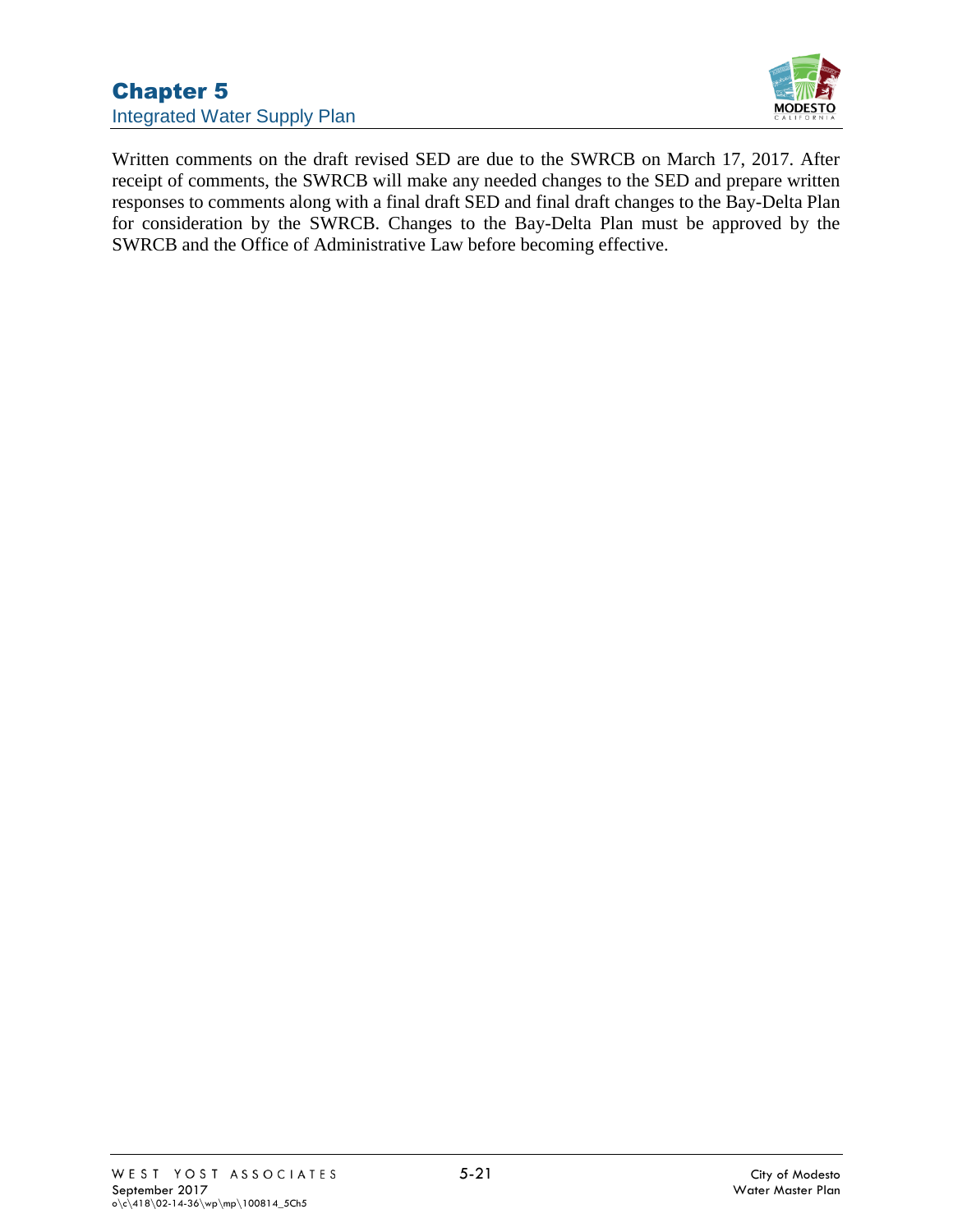

**Surface Water From MID** 

Groundwater Supply Required (Modesto and Turlock Subbasins)

Remaining Groundwater Available

North Modesto Supply Deficit



Demand (Contiguous Service Area) **Figure 5-1**<br>**Figure 5-1 Modesto Contiguous Area - Comparison of Supply and Demand**

WEST VOST **ASSOCIATES** 

City of Modesto Water Master Plan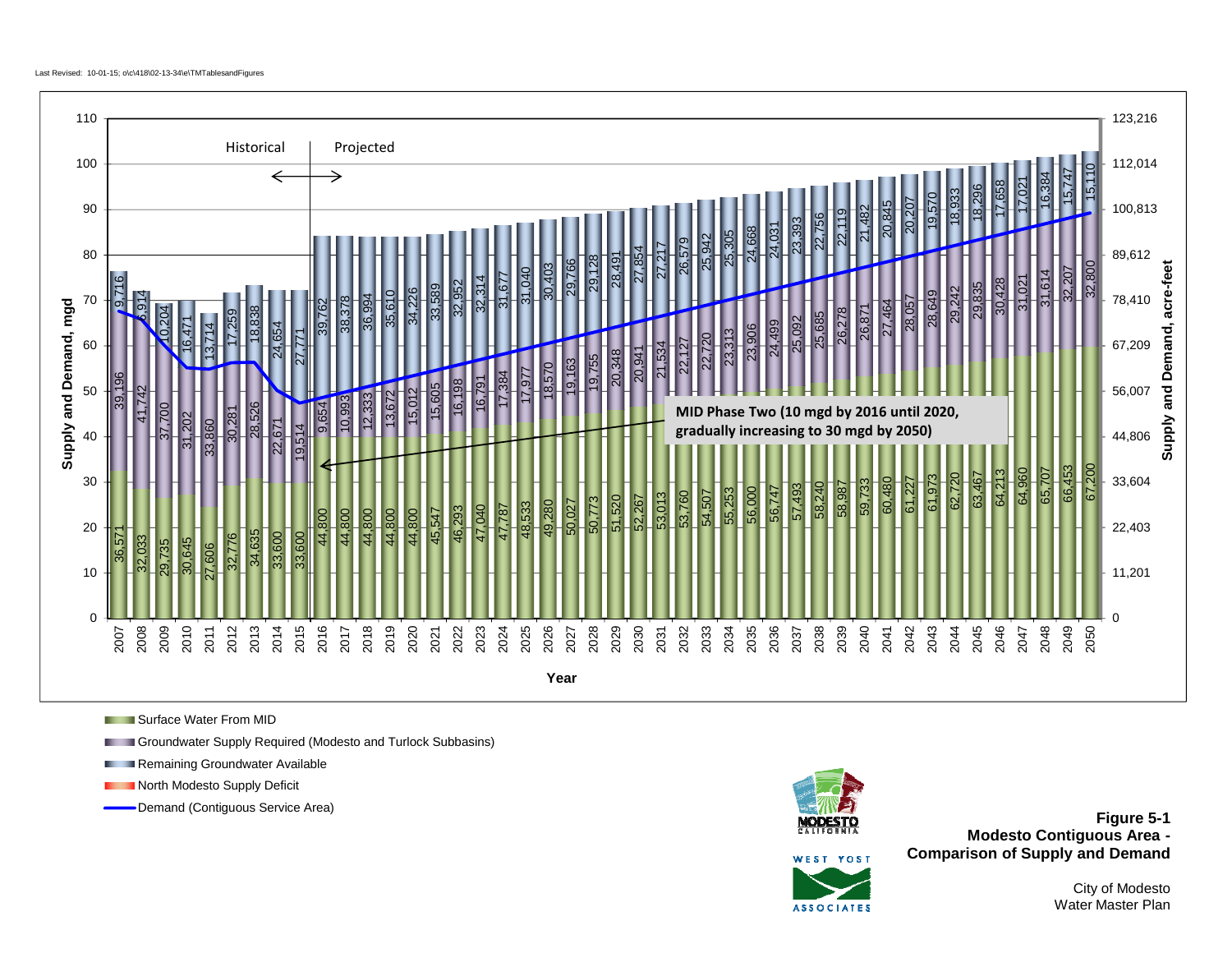

Surface Water From MID

Groundwater Supply Required (Modesto Subbasin)

**EXECUTE: Surplus North Modesto GW Available for South Modesto** 

**North Modesto Supply Deficit** 



Demand (North Modesto) **Figure 5-2 North Modesto - Comparison of Supply and Demand: Showing Impact of MID Phase Two on Groundwater Pumping**



City of Modesto Water Master Plan